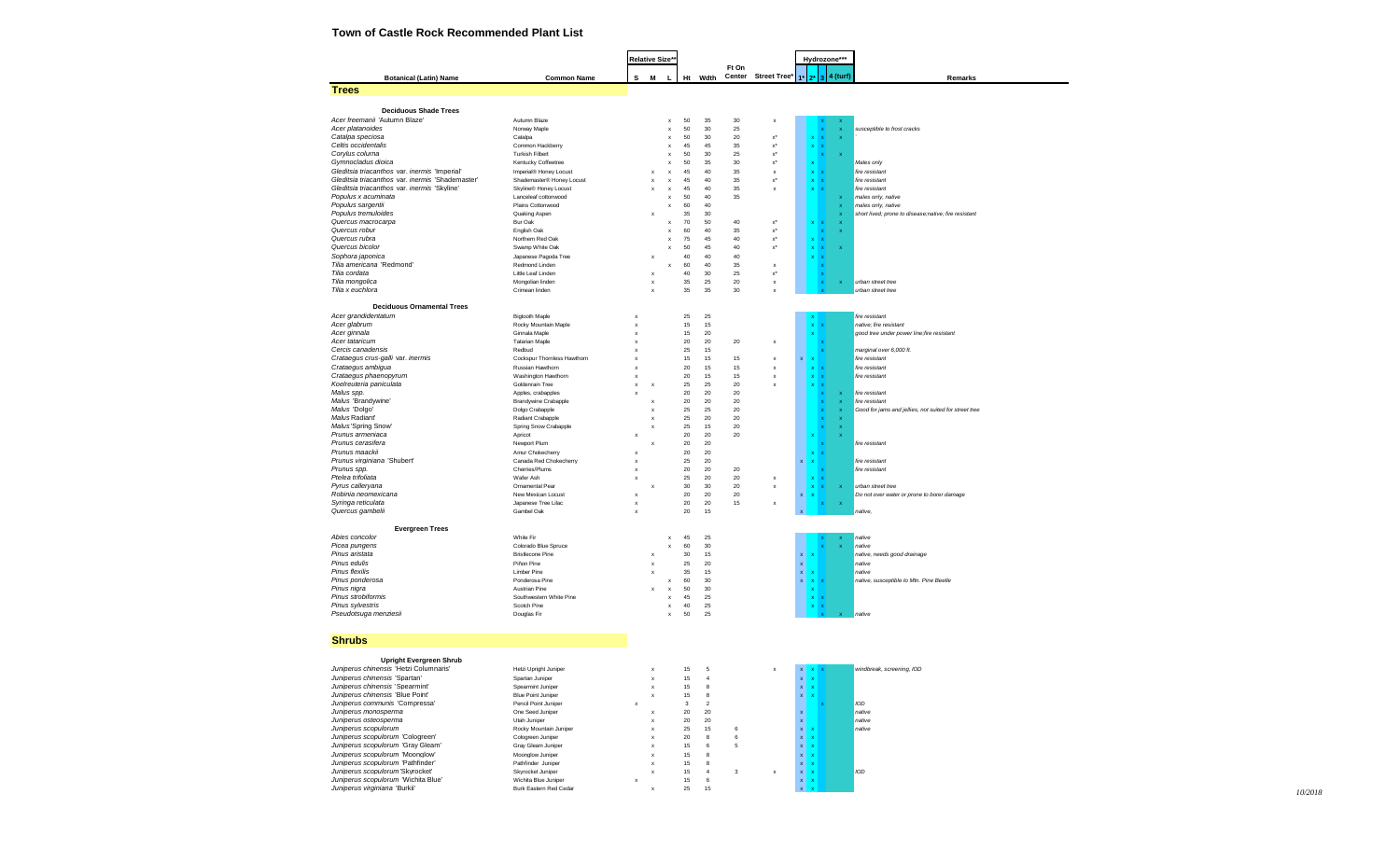| <b>Botanical (Latin) Name</b>                                                 | <b>Common Name</b>                               | s                                         | M                              | L                            | Ht                               | Wdth                    | Ft On<br>Center | Street Tree* | $1*$                              | $3 4$ (turf)              |             | Remarks                                         |
|-------------------------------------------------------------------------------|--------------------------------------------------|-------------------------------------------|--------------------------------|------------------------------|----------------------------------|-------------------------|-----------------|--------------|-----------------------------------|---------------------------|-------------|-------------------------------------------------|
| Spreading (low-growing) Junipers                                              |                                                  |                                           |                                |                              |                                  |                         |                 |              |                                   |                           |             |                                                 |
| Juniperus chinensis 'Armstrongii'                                             | Armstrong Juniper                                |                                           | $\boldsymbol{\mathsf{x}}$      |                              | $\overline{4}$                   | $\overline{4}$          |                 |              |                                   |                           |             |                                                 |
| Juniperus communis depressa 'Effusa'                                          | Effusa Juniper                                   | $\boldsymbol{\mathsf{x}}$                 |                                |                              | $\overline{2}$                   | $\,$ 6                  |                 |              |                                   |                           |             |                                                 |
| Juniperus horizontalis 'Bar Harbor'                                           | Bar Harbor Juniper                               | $\mathbf{x}$                              |                                |                              | $\overline{1}$                   | 6                       |                 |              |                                   |                           |             |                                                 |
| Juniperus horizontalis 'Blue Chip'                                            | Blue Chip Juniper                                | $\boldsymbol{\mathsf{x}}$                 |                                |                              | $\overline{1}$                   | 8                       |                 |              |                                   |                           |             |                                                 |
| Juniperus horizontalis 'Hughes'                                               | Hughes Juniper                                   | $\boldsymbol{\mathsf{x}}$                 |                                |                              | $\overline{1}$                   | 6                       |                 |              |                                   |                           |             |                                                 |
| Juniperus horizontalis 'Monber'                                               | Icee Blue <sup>TM</sup> Juniper                  | $\mathbf{x}$                              |                                |                              | $\mathfrak{p}$                   | $\mathbf{a}$            |                 |              |                                   |                           |             |                                                 |
| Juniperus horizontalis 'Prince of Wales'<br>Juniperus horizontalis 'Wiltonii' | Prince of Wales Juniper                          | $\boldsymbol{\mathsf{x}}$                 |                                |                              | $\overline{1}$<br>$\overline{1}$ | 8<br>$\mathbf{a}$       |                 |              |                                   |                           |             |                                                 |
| Juniperus horizontalis 'Youngstown'                                           | Wiltonii/BlueRug Juniper<br>Andorra Juniper      | ×                                         |                                |                              | $\mathcal{P}$                    | 6                       |                 |              |                                   |                           |             |                                                 |
| Juniperus x media 'Holbert'                                                   | Spreading Juniper                                | $\boldsymbol{\mathsf{x}}$                 |                                |                              | 3                                | 8                       |                 |              |                                   |                           |             |                                                 |
| Juniperus x media 'Sea Green'                                                 | Sea Green/Mint Julep™ Juniper                    |                                           |                                |                              | 6                                | $\overline{7}$          |                 |              |                                   |                           |             |                                                 |
| Juniperus x media 'Old Gold'                                                  | Old Gold/Gold Coast™ Juniper                     |                                           | $\boldsymbol{\mathsf{x}}$      |                              | $\overline{4}$                   | $\overline{4}$          |                 |              |                                   |                           |             |                                                 |
| Juniperus procumbens 'Green Mound'                                            | Green Mound Juniper                              | $\boldsymbol{\mathsf{x}}$                 |                                |                              | $\mathbf{1}$                     | 8                       |                 |              |                                   |                           |             |                                                 |
| Juniperus sabina 'Arcadia'                                                    | Arcadia Juniper                                  | $\boldsymbol{\mathsf{x}}$                 |                                |                              | $\mathfrak{p}$                   | $\overline{A}$          |                 |              |                                   |                           |             |                                                 |
| Juniperus sabina 'Broadmoor'                                                  | Broadmoor Juniper                                | $\boldsymbol{\mathsf{x}}$                 |                                |                              | $\overline{2}$                   | 10                      |                 |              |                                   |                           |             |                                                 |
| Juniperus sabina 'Buffalo'<br>Juniperus sabina 'Monna'                        | <b>Buffalo Juniper</b><br>Calgary Carpet Juniper | $\boldsymbol{\mathsf{x}}$<br>$\mathbf{x}$ |                                |                              | $\mathbf{1}$<br>$\overline{1}$   | 8<br>6                  |                 |              |                                   |                           |             |                                                 |
| Juniperus sabina 'Scandia'                                                    | Scandia Juniper                                  | $\mathbf{x}$                              |                                |                              | $\overline{2}$                   | 8                       |                 |              |                                   |                           |             |                                                 |
| Juniperus sabina 'Sierra Spreader'                                            | Sierra Spreader Juniper                          | $\boldsymbol{\mathsf{x}}$                 |                                |                              | 1                                | 8                       |                 |              |                                   |                           |             |                                                 |
| Juniperus sabina 'Tamariscifolia'                                             | Tammany Juniper                                  |                                           |                                |                              | $\Delta$                         | $\mathbf{a}$            |                 |              |                                   |                           |             |                                                 |
| Juniperus scopulorum 'Table Top Blue'                                         | Table Top Blue Juniper                           |                                           | $\boldsymbol{\mathsf{x}}$      |                              | $\bf 6$                          | $\bf8$                  |                 |              |                                   |                           |             |                                                 |
| Juniperus squamata 'Blue Star'                                                | <b>Blue Star Juniper</b>                         | $\boldsymbol{\mathsf{x}}$                 |                                |                              | $\mathbf 3$                      | $\overline{4}$          |                 |              |                                   |                           |             |                                                 |
| Juniperus virginiana 'Grey Owl'                                               | Grey Owl Juniper                                 | $\mathbf{x}$                              |                                |                              | $\mathbf{3}$                     | 6                       |                 |              |                                   |                           |             |                                                 |
| <b>Deciduous Shrubs</b>                                                       |                                                  |                                           |                                |                              |                                  |                         |                 |              |                                   |                           |             |                                                 |
| Amelanchier alnifolia                                                         | Saskatoon Serviceberry                           |                                           | $\boldsymbol{\mathsf{x}}$      | $\mathbf x$                  | 15                               | 15                      |                 |              |                                   |                           |             | native: fire resistant                          |
| Amelanchier alnifolia 'Regent'                                                | Regent Serviceberry                              |                                           |                                | x                            | 6                                | $\,6\,$                 |                 |              |                                   |                           |             |                                                 |
| Amorpha canescens                                                             | Leadplant                                        |                                           | x                              |                              | $\overline{4}$                   | $\overline{4}$          |                 |              |                                   |                           |             | native                                          |
| Amorpha fruiticosa                                                            | Indigobush                                       |                                           |                                |                              | 8                                | 15                      |                 |              |                                   |                           |             | native in eastern Colorado by streams           |
| Amorpha nana                                                                  | Dwarf leadplant                                  |                                           |                                |                              | $\overline{2}$                   |                         |                 |              |                                   |                           |             |                                                 |
| Aronia melanocarpa                                                            | <b>Black Chokeberry</b>                          |                                           |                                | $\mathbf{x}$                 | $\overline{7}$                   | $\overline{4}$          |                 |              |                                   |                           |             |                                                 |
| Atriplex canescens                                                            | Four Wing Saltbush                               |                                           |                                |                              | 6                                | $\overline{\mathbf{3}}$ |                 |              | $\mathbf{x}$                      |                           |             | native                                          |
| Atriplex confertifolia<br>Berberis spp.                                       | Shadscale Saltbush<br>Barberry                   |                                           |                                |                              | 3<br>6                           | 5<br>6                  |                 |              | $\bar{\mathbf{x}}$                |                           |             |                                                 |
| Berberis thunbergii 'Crimson Pygmy'                                           | Crimson Pygmy Barberry                           |                                           | $\boldsymbol{\mathsf{x}}$      |                              | $\sqrt{2}$                       | $\overline{\mathbf{3}}$ |                 |              |                                   | $\mathbf{x}$              |             |                                                 |
| Buddleia alternifolia 'Argentea'                                              | Alternate-leaf Butterfly Bush                    |                                           |                                |                              | 15                               | $10$                    |                 |              |                                   |                           |             |                                                 |
| Caragana arborescens                                                          | Siberian Peashrub                                |                                           |                                | x                            | 15                               | 12                      |                 |              | $\mathbf{x}$                      |                           |             | screen, hedge or windbreak in tough situations  |
| Caragana pygmaea                                                              | Pygmy Peashrub                                   | $\boldsymbol{\mathsf{x}}$                 | $\boldsymbol{\mathsf{x}}$      |                              | 3                                | $\mathsf 3$             |                 |              | $\mathbf{x}$                      | $\boldsymbol{\mathsf{x}}$ |             |                                                 |
| Caryopteris x clandonensis                                                    | <b>Blue Mist Spirea</b>                          |                                           | X                              |                              | $\overline{4}$                   | $\overline{4}$          |                 |              |                                   | $\boldsymbol{\mathsf{x}}$ |             |                                                 |
| Caryopteris x clandonensis 'Dark Knight'                                      | Dark Knight Spirea                               |                                           | x                              |                              | 5                                | $\overline{4}$          |                 |              |                                   | $\boldsymbol{\mathsf{x}}$ |             |                                                 |
| Caryopteris x clandonensis 'First Choice'                                     | Compact Blue Mist Spirea                         | $\boldsymbol{\mathsf{x}}$                 |                                |                              | 3                                | $\overline{\mathbf{3}}$ |                 |              |                                   |                           |             |                                                 |
| Certoides lanata                                                              | Winterfat                                        |                                           |                                |                              | 3<br>15                          | 15                      |                 |              | $\boldsymbol{\mathsf{x}}$         |                           |             | native: fire resistant                          |
| Cercocarpus ledifolius<br>Cercocarpus montanus                                | Curl Leaf Mountain Mahogany<br>Mountain Mahogany |                                           | $\boldsymbol{\mathsf{x}}$<br>× | $\mathbf{x}$<br>$\mathbf{x}$ | 15                               | 15                      |                 |              | $\mathbf x$<br>$\bar{\mathbf{x}}$ |                           |             | native: fire resistant                          |
| Cercocarpus intricatus                                                        | Dwarf Mountain Mahoganey                         |                                           |                                |                              | $\overline{4}$                   | $\overline{4}$          |                 |              | $\bar{\mathbf{x}}$                |                           |             | native; fire resistant                          |
| Chamaebatiara millefolium                                                     | Fembush                                          |                                           |                                |                              | 6                                | 6                       |                 |              | $\mathbf x$                       |                           |             |                                                 |
| Chrysothamnus nauseosus                                                       | Rabbitbrush                                      |                                           |                                |                              | 6                                | $\overline{4}$          |                 |              | $\bar{\mathbf{x}}$                |                           |             | native;fire resistant                           |
| Chrysothamnus nauseosus 'Dwarf Blue'                                          | Dwarf Rabbitbrush                                |                                           |                                |                              | $\overline{3}$                   | $\overline{\mathbf{3}}$ |                 |              | $\mathbf x$                       |                           |             |                                                 |
| Cornus alba                                                                   | European Dogwood                                 |                                           |                                |                              | 5                                | $\mathbf{a}$            |                 |              |                                   |                           | $\mathbf x$ | fire resistant                                  |
| Cornus sericea                                                                | Dogwood                                          |                                           |                                | $\mathsf x$                  | 6                                | 8                       |                 |              |                                   |                           | $\bar{x}$   | fire resistant                                  |
| Cotinus coggygria 'Royal Purple'                                              | Smoketree                                        |                                           |                                | x                            | 12                               | 12                      |                 |              |                                   |                           |             |                                                 |
| Cotoneaster lucidus<br>Cotoneaster apiculatus                                 | Peking Cotoneaster<br>Cranberry Cotoneaster      |                                           |                                |                              | $\mathbf{a}$<br>3                | $\mathbf{a}$<br>6       |                 |              |                                   |                           |             | use as screen or hedge                          |
| Cowania mexicana                                                              | Cliffrose                                        |                                           |                                | x                            | 12                               | 6                       |                 |              |                                   |                           |             | well drained soils only; fire resistant         |
| Daphne x burkwoodii 'Carol Mackie'                                            | Carol Mackie Daphne                              |                                           | $\boldsymbol{\mathsf{x}}$      |                              | $\mathbf{3}$                     | $\overline{4}$          |                 |              |                                   |                           |             | fire resistant                                  |
| Ephedra virdis                                                                | Morman Tea                                       |                                           | X                              |                              | $\overline{4}$                   | 6                       |                 |              | $\mathbf x$                       |                           |             |                                                 |
| Euonymus alatus                                                               | <b>Buming Bush</b>                               |                                           |                                | $\boldsymbol{\mathsf{x}}$    | 12                               | 10                      |                 |              |                                   |                           |             | fire resistant                                  |
| Euonymus alatus 'Compactus'                                                   | Dwarf burning bush                               |                                           | $\boldsymbol{\mathsf{x}}$      |                              | 5                                | $\overline{4}$          |                 |              |                                   |                           |             |                                                 |
| Fallugia paradoxa                                                             | Apache Plume                                     |                                           | X                              |                              | 6                                | 6                       |                 |              | $\mathbf x$                       |                           |             | fire resistant                                  |
| Forestiera neomexicana                                                        | New Mexico Privet                                |                                           |                                | x                            | 15                               | $10$<br>5               |                 |              | x                                 |                           |             | native                                          |
| Forsythia spp<br>Genista tinctoria 'Royal Gold'                               | Forsythia<br>Royal Gold Woadwaxen                | $\boldsymbol{\mathsf{x}}$                 | $\boldsymbol{\mathsf{x}}$      |                              | $6 \,$<br>$\overline{2}$         | $\overline{2}$          |                 |              |                                   |                           |             | historic preservation                           |
| Holodiscus dumosus                                                            | Rock Spirea                                      |                                           |                                |                              | $\overline{7}$                   | $\overline{9}$          |                 |              | $\bar{\mathbf{x}}$                |                           |             | native; fire resistant                          |
| Hippophae rhamnoides                                                          | Sea Buckthorn                                    |                                           |                                |                              | 12                               | 10                      |                 |              | $\mathbf x$                       |                           |             |                                                 |
| Hypericum spp                                                                 | St. Johnswort                                    | $\boldsymbol{\mathsf{x}}$                 |                                |                              | 3                                | 3                       |                 |              |                                   |                           |             |                                                 |
| Hypericum kalmianum                                                           | Kalm's St. Johnswort                             |                                           |                                |                              | $\overline{2}$                   | $\boldsymbol{\Lambda}$  |                 |              |                                   |                           |             |                                                 |
| Hypericum kalmianum 'Ames'                                                    | Ames St. Johnswort                               |                                           |                                |                              | $\mathfrak{p}$                   | $\mathbf{3}$            |                 |              |                                   |                           |             |                                                 |
| Jamesia americana                                                             | Waxflower, fivepetal cliffbush                   |                                           | X                              |                              | $\,6\,$                          | 6                       |                 |              | $\mathbf{x}$                      | $\mathbf{x}$              |             | prefers moist gritty soil; fire resistant       |
| Kolkwitzia amabilis                                                           | Beautybush                                       |                                           | X                              |                              | 10                               | 8                       |                 |              |                                   |                           |             |                                                 |
| Ligustrum obtusifolium regelianum                                             | Regeal Privet                                    |                                           | $\boldsymbol{\mathsf{x}}$      |                              | 5<br>10                          | 5<br>12                 |                 |              |                                   |                           |             |                                                 |
| Ligustrum vulgare 'Cheyenne'<br>Ligustrum vulgare 'Lodense'                   | Cheyenne Privet<br>Lodense Privet                |                                           | $\boldsymbol{\mathsf{x}}$<br>X | $\mathsf x$<br>x             | 10                               | 12                      |                 |              |                                   |                           |             |                                                 |
| Lonicera korolkowii 'Floribunda'                                              | Blue Velvet Honeysuckle                          |                                           | $\mathbf{x}$                   |                              | 12                               | $\mathbf{a}$            |                 |              |                                   |                           |             | Plant Select 1999                               |
| Lonicera syringantha 'Wolfii'                                                 | Tiny Trumpets Honeysuckle                        |                                           | $\boldsymbol{\mathsf{x}}$      |                              | $\overline{4}$                   | 6                       |                 |              |                                   |                           |             |                                                 |
| Lonicera tatarica 'Arnold Red'                                                | Arnold Red Honeysuckle                           |                                           |                                |                              | 8                                | 8                       |                 |              |                                   |                           |             | fire resistant                                  |
| Lonicera x xylosteoides 'Clavey's Dwarf'                                      | Clavey's Dwarf Honeysuckle                       |                                           | $\boldsymbol{\mathsf{x}}$      |                              | 5                                | 5                       |                 |              |                                   |                           |             |                                                 |
| Peraphyllum ramosissimum                                                      | Squaw Apple                                      |                                           |                                |                              | $\overline{7}$                   | $\overline{7}$          |                 |              |                                   |                           |             |                                                 |
| Philadelphus lewisii 'Cheyenne'                                               | Cheyenne Mockorange                              |                                           | x                              |                              | 5                                | 6                       |                 |              |                                   |                           |             | drought tolerant after 5 years regular watering |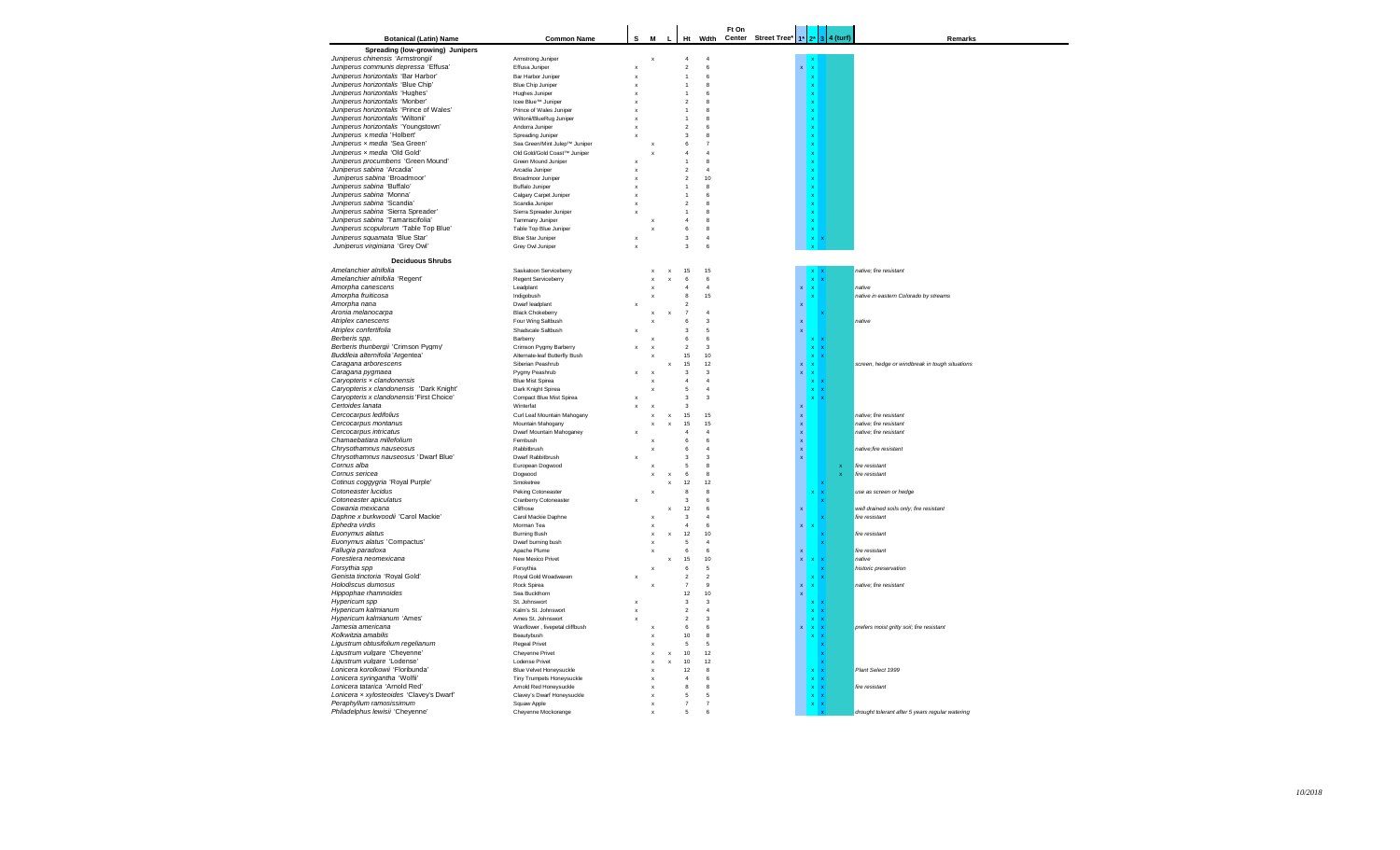|                                                                          |                                                   |                           |                                |                           |                               |                         | Ft On |                     |                                   |                            |              |                  |                                                                      |
|--------------------------------------------------------------------------|---------------------------------------------------|---------------------------|--------------------------------|---------------------------|-------------------------------|-------------------------|-------|---------------------|-----------------------------------|----------------------------|--------------|------------------|----------------------------------------------------------------------|
| <b>Botanical (Latin) Name</b>                                            | <b>Common Name</b>                                | s                         | M                              | L                         | Ht                            | Wdth                    |       | Center Street Tree* | $1^*$                             |                            |              | $2^*$ 3 4 (turf) | Remarks                                                              |
| Philadelphus microphyllus<br>Physocarpus opulifolius 'Dart's Gold'       | Littleleaf Mockorange                             |                           | x                              |                           | $\overline{4}$                | 5                       |       |                     |                                   |                            |              |                  | fire resistant                                                       |
| Physocarpus opulifolius                                                  | Ninebark<br>Common Ninebark                       | $\boldsymbol{\mathsf{x}}$ | x                              | X                         | $\overline{4}$<br>$\mathbf 9$ | $\overline{4}$<br>8     |       |                     |                                   |                            |              |                  | fire resistant                                                       |
| Potentilla fruticosa                                                     | Shrubby Cinquefoil                                | $\boldsymbol{\mathsf{x}}$ |                                |                           | $\overline{4}$                | 4                       |       |                     |                                   | x                          |              |                  | fire resistant                                                       |
| Potentilla fruticosa 'Golden Drop'                                       | Gold Drop Potentilla                              | $\boldsymbol{\mathsf{x}}$ |                                |                           | 3                             | $\overline{2}$          |       |                     |                                   | x                          |              |                  |                                                                      |
| Prunus americana                                                         | American Plum                                     |                           |                                | x                         | 12                            | 10                      |       |                     |                                   | $\mathbf x$                | $\mathbf{x}$ |                  | native: fire resistant                                               |
| Prunus besseyi 'Pawnee Buttes'<br>Prunus besseyi 'Western'               | Pawnee Buttes Sand Cherry<br>Western Sandcherry   |                           | x                              |                           | $\overline{c}$<br>6           | 5<br>5                  |       |                     |                                   | $\mathbf x$<br>$\mathbf x$ | $\mathbf{x}$ |                  | native<br>native, fire resistant                                     |
| Prunus x cistena                                                         | Purple leaf sand cherry                           |                           |                                | x                         | 14                            | 10                      |       |                     |                                   | $\boldsymbol{\mathsf{x}}$  |              |                  |                                                                      |
| Prunus virginia                                                          | Chokecherry                                       |                           |                                | $\boldsymbol{\mathsf{x}}$ | $20\,$                        | 20                      |       |                     |                                   | $\mathbf{x}$               | $\mathbf{x}$ |                  | native                                                               |
| Prunus tomentosa                                                         | Nanking Cherry                                    |                           | x                              |                           | 8                             | 8                       |       |                     | ×                                 | $\mathbf{x}$               |              |                  |                                                                      |
| Purshia tridentata                                                       | Antelope bitterbrush                              |                           | $\boldsymbol{\mathsf{x}}$      |                           | 5                             | $\overline{4}$          |       |                     |                                   |                            |              |                  | emits musky odor; fire resistant                                     |
| Quercus gambelii<br>Quercus undulata                                     | Gambel Oak<br>Wavy Leaf Oak                       |                           | x                              | x                         | 20<br>$\overline{9}$          | 15<br>6                 |       |                     | x<br>$\mathbf{x}$                 |                            |              |                  | native<br>native                                                     |
| Rhamnus smithii                                                          | Smith's Buckthorn                                 |                           | x                              |                           | 8                             | 8                       |       |                     | $\bar{\mathbf{x}}$                |                            |              |                  | native                                                               |
| Rhus aromatica                                                           | Fragrant Sumac                                    |                           | $\boldsymbol{\mathsf{x}}$      |                           | 6                             | 8                       |       |                     | $\mathbf{x}$                      |                            |              |                  |                                                                      |
| Rhus aromatica 'Grow-Low'                                                | Gro-Low Sumac                                     |                           |                                |                           | $\mathbf{3}$                  | 6                       |       |                     | x                                 |                            |              |                  |                                                                      |
| Rhus glabra 'Cismontana'<br>Rhus glabra                                  | Rocky Mountain Sumac<br>Smooth Sumac              |                           | $\boldsymbol{\mathsf{x}}$      | $\boldsymbol{\mathsf{x}}$ | 5<br>15                       | 6<br>12                 |       |                     | x<br>x                            |                            |              |                  | native<br>native                                                     |
| Rhus glabra 'Laciniata'                                                  | Smooth Cutleaf Sumac                              |                           | x                              |                           | 6                             | 8                       |       |                     | x                                 |                            |              |                  |                                                                      |
| Rhus trilobata                                                           | Three Leaf Sumac                                  |                           |                                |                           | 6                             | 8                       |       |                     | x                                 |                            |              |                  | native                                                               |
| Rhus typhina                                                             | Staghorn Sumac                                    |                           |                                | x                         | 20                            | 20                      |       |                     | x                                 |                            |              |                  |                                                                      |
| Rhus typhina 'Laciniata'                                                 | Staghorn Cutleaf Sumac                            |                           | x                              | X                         | 10                            | 8                       |       |                     | $\mathbf{x}$                      |                            |              |                  |                                                                      |
| Ribes alpinum<br>Ribes aureum                                            | Alpine Currant<br>Golden Currant                  | $\boldsymbol{\mathsf{x}}$ | x<br>X                         |                           | 5<br>6                        | 5<br>5                  |       |                     | x                                 |                            |              |                  | Edible fruit, provide some afternoon shade<br>native; fire resistant |
| Ribes cereum                                                             | Wax Currant                                       | $\boldsymbol{\mathsf{x}}$ |                                |                           | $\overline{4}$                | 3                       |       |                     | $\mathbf{x}$                      |                            |              |                  | native                                                               |
| Ribes hirtellum                                                          | Gooseberry                                        | $\boldsymbol{\mathsf{x}}$ | x                              |                           | 5                             | 6                       |       |                     |                                   | x                          |              |                  | Edible fruit, provide afternoon shade                                |
| Ribes inerme                                                             | Whitestem gooseberry                              |                           | x                              |                           |                               |                         |       |                     |                                   | x                          |              | x                | native                                                               |
| Ribes nigrum<br>Ribes sativum 'Red Lake'                                 | <b>Black Currant</b>                              |                           | x                              |                           | 5                             | 5                       |       |                     |                                   |                            |              |                  | Edible fruit, provide afternoon shade                                |
| Rosa foetida 'Bicolor'                                                   | <b>Red Currant</b><br>Austrian Copper Rose, Shrub |                           | x<br>x                         |                           | 4<br>6                        | 4<br>8                  |       |                     |                                   |                            |              |                  | Edible fruit                                                         |
| Rosa glauca                                                              | Redleaf Shrub Rose                                |                           | X                              |                           | 5                             | 6                       |       |                     |                                   | $\mathbf x$                |              |                  |                                                                      |
| Rosa 'Nearly Wild'                                                       | Flordbunda Rose                                   |                           |                                |                           | $\overline{\mathbf{2}}$       | 3                       |       |                     |                                   | $\mathbf x$                |              |                  |                                                                      |
| Rosa Meidiland                                                           | <b>Meidiland Rose</b>                             |                           | X                              |                           | $\overline{4}$                | 5                       |       |                     |                                   | $\mathbf x$                |              |                  |                                                                      |
| Rosa Rugosa                                                              | Rugosa Hybrid Roses                               |                           | $\boldsymbol{\mathsf{x}}$      |                           | 5                             | 5                       |       |                     |                                   | $x \, x$                   |              |                  |                                                                      |
| Rosa Shrub<br>Rosa x harisonii                                           | Shrub Rose<br>Harrison's Yellow Shrub Rose        |                           | x<br>x                         | X                         | 6<br>5                        | 8<br>6                  |       |                     | $\mathbf{x}$                      | $x \times$                 |              |                  |                                                                      |
| Rosa woodsii                                                             | Wood's Rose                                       |                           |                                |                           | 3                             | $\overline{4}$          |       |                     | $\mathbf{x}$                      | $\boldsymbol{\mathsf{x}}$  |              |                  | native; fire resistant                                               |
| Rubus deliciosus                                                         | <b>Boulder Raspberry</b>                          |                           | x                              | X                         | 8                             | 6                       |       |                     | $\mathbf{x}$                      |                            |              |                  | native; fire resistant                                               |
| Sheperdia argentea                                                       | Silver Buffaloberry                               |                           | $\boldsymbol{\mathsf{x}}$      | X                         | 12                            | 8                       |       |                     | $\mathbf{x}$                      | $\boldsymbol{\mathsf{x}}$  |              |                  | native; fire resistant                                               |
| Sheperdia canadensis                                                     | Russet Buffaloberry                               |                           | $\boldsymbol{\mathsf{x}}$      |                           | $\overline{4}$                | $\overline{4}$          |       |                     | $\mathbf{x}$                      |                            |              |                  | native: fire resistant                                               |
| Sibiraea laevigata<br>Spirea japonica 'Little Princess'                  | Siberian spiraea<br>Japanese spirea               |                           |                                |                           | 5<br>2.5                      | 5<br>$\mathbf 3$        |       |                     |                                   |                            |              |                  |                                                                      |
| Spiraea nipponica 'Snowmound'                                            | Snowmound Spirea                                  |                           |                                |                           | 5                             | $\mathbf{a}$            |       |                     |                                   |                            |              |                  |                                                                      |
| Spirea x bumalda 'Anthony Waterer'                                       | Anthony Waterer Spirea                            |                           |                                |                           | 3                             | $\overline{4}$          |       |                     |                                   |                            |              |                  |                                                                      |
| Spirea x 'Vanhoutte'                                                     | Vanhoutte Spirea                                  |                           |                                |                           | 8                             | 10                      |       |                     |                                   |                            |              |                  |                                                                      |
| Sympphoricarpos albus                                                    | Snowberry                                         |                           |                                |                           | $\overline{4}$<br>6           | 6                       |       |                     |                                   | $\mathbf x$                |              |                  | native; fire resistant                                               |
| Symphoricarpos x 'Chenault'<br>Symphoricarpos x chenaultii 'Hancock'     | Chenault Coralberry<br>Hancock Coralberry         |                           | x                              |                           | $\overline{2}$                | 6<br>6                  |       |                     |                                   | $x \times$<br>$\mathbf x$  |              |                  | fire resistant<br>fire resistant                                     |
| Syringa hyacinthiflora                                                   | Early Lilac                                       |                           | x                              | X                         | 10                            | 10                      |       |                     |                                   | $X \rightarrow$            |              |                  |                                                                      |
| Syringa patula 'Miss Kim'                                                | Miss Kim Lilac                                    |                           | x                              |                           | 5                             | 5                       |       |                     |                                   | $\mathbf{x}$               |              |                  |                                                                      |
| Syringa x prestoniae 'Donald Wyman'                                      | Donald Wyman Lilac                                |                           | x                              |                           | 8                             | 8                       |       |                     |                                   | x                          |              |                  |                                                                      |
| Syringa x prestoniae 'James MacFarlane'<br>Syringa x prestoniae 'Minuet' | James MacFarlane Lilac<br>Late Canadian Lilac     |                           | x                              |                           | 8<br>$\overline{4}$           | 8<br>5                  |       |                     |                                   | $\mathbf x$                |              |                  |                                                                      |
| Syringa x prestoniae 'Royalty'                                           | Royalty Lilac                                     | X                         | x<br>x                         |                           | 8                             | 8                       |       |                     |                                   | $\mathbf x$<br>$\mathbf x$ |              |                  |                                                                      |
| Syringa vulgaris                                                         | Common Purple Lilac                               |                           | x                              | x                         | 15                            | 15                      |       |                     |                                   | $x \, x$                   |              |                  | Heavily suckers in moist soils; fire resistant                       |
| Syringa vulgaris 'Alba'                                                  | Common White Lilac                                |                           | X                              | x                         | 15                            | 15                      |       |                     |                                   | $x - x$                    |              |                  | Heavily suckers in moist soils                                       |
| Syringa vulgaris 'Charles Joly'                                          | Charles Joly Lilac                                |                           |                                | x                         | 15                            | 15                      |       |                     |                                   | $\mathbf x$                |              |                  | Heavily suckers in moist soils                                       |
| Viburnum lantana<br>Viburnum lantana 'Mohican'                           | Wayfaring Viburnum<br>Mohican Viburnum            |                           | x<br>$\boldsymbol{\mathsf{x}}$ | x<br>X                    | 15<br>$\overline{7}$          | 8<br>$^{\rm 8}$         |       |                     |                                   | $\mathbf x$                | <b>x</b>     |                  |                                                                      |
| Viburnum rhytidophylloides 'Alleghany'                                   | Alleghany Leatherleaf Viburnum                    |                           |                                | X                         | 10                            | 10                      |       |                     |                                   | $\mathbf x$                | $\mathbf{x}$ |                  |                                                                      |
|                                                                          |                                                   |                           |                                |                           |                               |                         |       |                     |                                   |                            |              |                  |                                                                      |
|                                                                          |                                                   |                           |                                |                           |                               |                         |       |                     |                                   |                            |              |                  |                                                                      |
| <b>Evergreen Shrubs</b><br>Arctostaphylos x coloradoensis                | Panchito™ Manzanita                               | $\boldsymbol{\mathsf{x}}$ |                                |                           |                               | 3                       |       |                     |                                   |                            |              |                  |                                                                      |
| Arctostaphylos uva-ursi                                                  | Kinnikinnick, bearberry                           | $\boldsymbol{\mathsf{x}}$ |                                |                           |                               | 6                       |       |                     | x                                 |                            |              |                  | native; fire resistant                                               |
| Artemisia cana                                                           | Silver Sagebrush                                  |                           | х                              |                           | 4                             | 3                       |       |                     | x                                 |                            |              |                  |                                                                      |
| Artemisia filifolia                                                      | Sand Sagebrush                                    |                           | $\boldsymbol{\mathsf{x}}$      |                           | 5                             | 6                       |       |                     | $\mathbf{x}$                      |                            |              |                  |                                                                      |
| Artemisia tridentata                                                     | <b>Tall Western Sage</b>                          |                           | $\boldsymbol{\mathsf{x}}$      |                           | 6                             | 5                       |       |                     | $\mathbf{x}$                      |                            |              |                  | native                                                               |
| Cytisus x'Lilac Time'                                                    | Lilac Time Broom                                  | $\boldsymbol{\mathsf{x}}$ |                                |                           | 3                             | 3                       |       |                     |                                   |                            |              |                  | marginally hardy                                                     |
| <i>Cytisus <math>x</math></i> Minstead<br>Cytisus x praecox 'Allgold'    | Minstead Broom<br>Allgold Warminster Broom        | $\boldsymbol{\mathsf{x}}$ |                                |                           | з<br>$\overline{3}$           | $\overline{4}$          |       |                     |                                   | $\boldsymbol{\mathsf{x}}$  |              |                  | marginally hardy<br>marginally hardy                                 |
| Cytisus purgan 'Spanish Gold'                                            | Spanish Gold Broom                                | $\boldsymbol{\mathsf{x}}$ | $\boldsymbol{\mathsf{x}}$      |                           | $\overline{4}$                | 5                       |       |                     |                                   | $\mathbf x$                |              |                  | marginally hardy                                                     |
| Cytisus scoparius 'Moonlight'                                            | Moonlight Broom                                   | $\boldsymbol{\mathsf{x}}$ | $\boldsymbol{\mathsf{x}}$      |                           | 5                             | $\overline{4}$          |       |                     |                                   | $\mathbf{x}$               |              |                  | marginally hardy                                                     |
| Ephedra equisetina                                                       | Bluestem Joint Fir                                |                           | x                              | $\mathsf x$               | 6                             | $\overline{7}$          |       |                     | ×                                 | $\mathbf{x}$               |              |                  |                                                                      |
| Hesperaloe parviflora<br>Mahonia aquifolium                              | Red Flowering Yucca                               | $\boldsymbol{\mathsf{x}}$ |                                |                           | $\overline{2}$                | $\overline{2}$          |       |                     | $\mathbf{x}$<br><b>CONTRACTOR</b> | $\mathbf{x}$               |              |                  |                                                                      |
| Mahonia aquifolium 'Compacta'                                            | Oregon Grape Holly<br>Compact Oregon Grape Holly  | $\boldsymbol{\mathsf{x}}$ | X                              |                           | 5<br>3                        | 6<br>3                  |       |                     | x.                                | $\mathbf{x}$               |              |                  | fire resistant<br>native                                             |
| Mahonia repens                                                           | Creeping Oregon Grape Holly                       |                           |                                |                           | 1                             | 3                       |       |                     | x                                 |                            |              |                  | native; fire resistant                                               |
| Picea abies 'Nidiformis'                                                 | <b>Bird's Nest Spruce</b>                         |                           | x                              |                           | 8                             | 12                      |       |                     |                                   |                            |              |                  |                                                                      |
| Pinus mugo 'Teeny'<br>Pinus mugo var mugo                                | Dwarf Mugo Pine<br>Mugo Pine                      | $\boldsymbol{\mathsf{x}}$ |                                |                           | $\overline{2}$<br>30          | 3<br>30                 |       |                     |                                   |                            |              |                  | sizes vary by variety                                                |
| Yucca baccata                                                            | Banana Yucca                                      |                           |                                |                           | 3                             | 3                       |       |                     | x                                 |                            |              |                  | fire resistant                                                       |
| Yucca filamentosa                                                        | Adam's Needle                                     |                           |                                |                           | $\overline{4}$                | $\overline{4}$          |       |                     | x                                 |                            |              |                  | flowers on stalks 4-7' tall above leaves midsummer; fire resistant   |
| Yucca glauca                                                             | Soapweed                                          | $\boldsymbol{\mathsf{x}}$ |                                |                           | $\overline{2}$                | $\overline{\mathbf{c}}$ |       |                     | x                                 |                            |              |                  | native; flowers 1-2' above leaves in early summer; fire resistant    |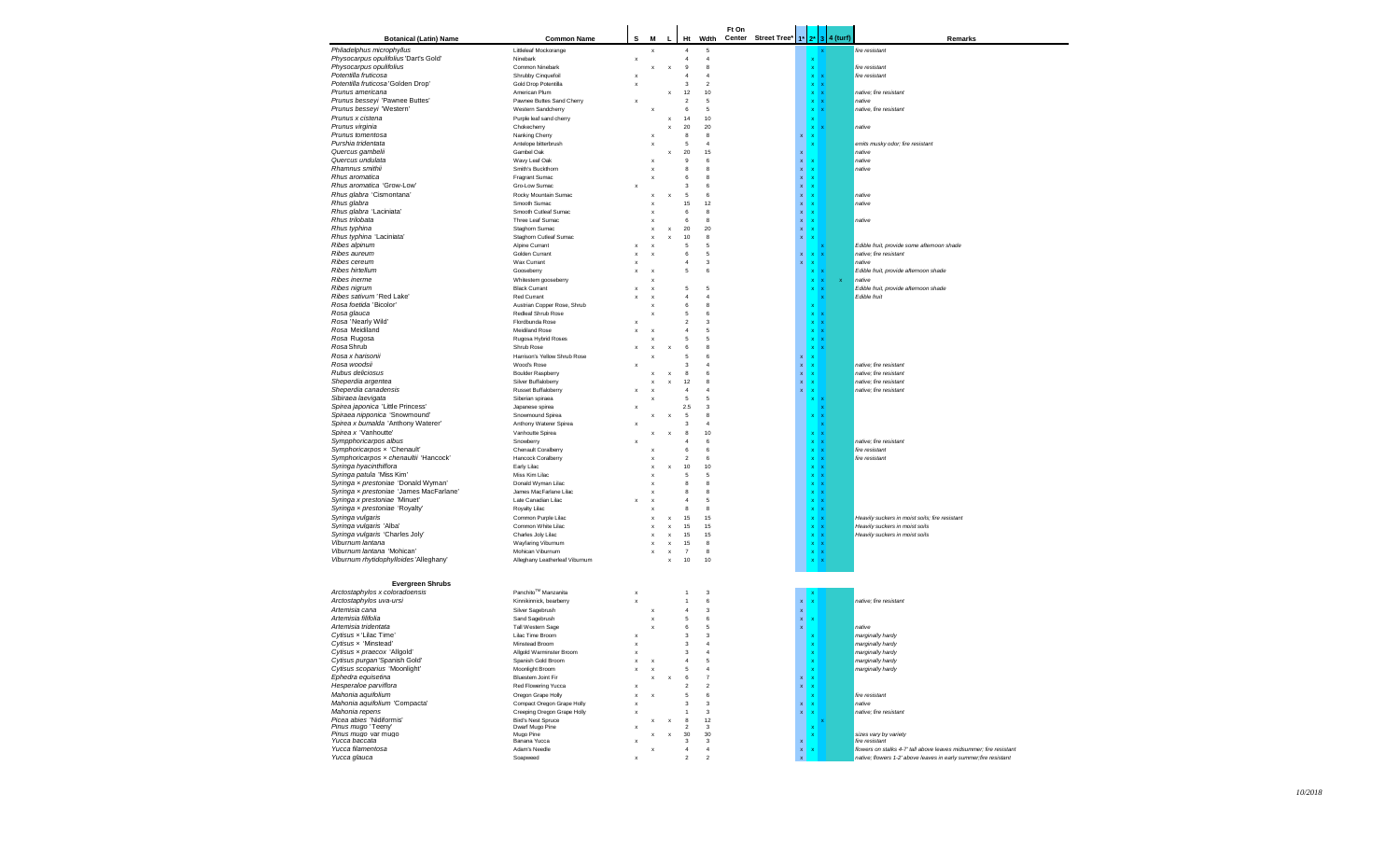| <b>Botanical (Latin) Name</b>                                | <b>Common Name</b>                                      | s                                                      | M                                                      | г<br>Ht                 | Wdth                           | Ft On | Center Street Tree* | $1^*$                     | $2^*$            | 4 (turf)<br>$\overline{\mathbf{3}}$ |                                  | Remarks |
|--------------------------------------------------------------|---------------------------------------------------------|--------------------------------------------------------|--------------------------------------------------------|-------------------------|--------------------------------|-------|---------------------|---------------------------|------------------|-------------------------------------|----------------------------------|---------|
| <b>Perennials</b>                                            |                                                         |                                                        |                                                        |                         |                                |       |                     |                           |                  |                                     |                                  |         |
|                                                              |                                                         |                                                        |                                                        |                         |                                |       |                     |                           |                  |                                     |                                  |         |
|                                                              |                                                         |                                                        |                                                        |                         |                                |       |                     |                           |                  |                                     |                                  |         |
| Achillea filipendulina<br>Achillea filipendulina 'Moonshine' | Femleaf Yarrow<br>Moonshine Yarrow                      | $\boldsymbol{\mathsf{x}}$<br>X                         |                                                        | 2.5<br>2.5              | $\sqrt{2}$<br>$\boldsymbol{2}$ |       |                     | $\mathbf{x}$<br>x         |                  |                                     |                                  |         |
| Achillea lanulosa                                            | Native Yarrow                                           | x                                                      |                                                        | 0.5                     |                                |       |                     | $\mathbf x$               |                  |                                     | native: fire resistant           |         |
| Achillea millefolium 'Rosea'                                 | Pink Yarrow                                             | x                                                      |                                                        | 2.5                     | 2.5                            |       |                     | $\mathbf x$               |                  |                                     |                                  |         |
| Achillea tomentosa                                           | Woolly yarrow                                           | X                                                      |                                                        | 0.5                     |                                |       |                     | $\mathbf x$               | x                |                                     | fire resistant                   |         |
| Agastache cana                                               | Double Bubble Mint                                      | $\boldsymbol{\mathsf{x}}$                              |                                                        | $\overline{\mathbf{c}}$ | $\overline{2}$                 |       |                     | x                         | x                |                                     |                                  |         |
| Agastache rupestris<br>Alcea rosea                           | Sunset Hyssop<br>Hollyhock                              |                                                        | $\boldsymbol{\mathsf{x}}$<br>$\boldsymbol{\mathsf{x}}$ | 3<br>6                  | 1                              |       |                     |                           | x                |                                     | Many varieties to choose from    |         |
| Alchemilla mollis                                            | Lady's Mantle                                           | X                                                      |                                                        | 1.5                     |                                |       |                     |                           | x                |                                     | fire resistant                   |         |
| Allium cernuum                                               | Nodding onion                                           | X                                                      |                                                        | $\overline{1}$          |                                |       |                     |                           | x                |                                     | fire resistant                   |         |
| Alyssoides utriculata                                        | Bladderpod                                              | X                                                      |                                                        | $\mathbf{1}$            | $\boldsymbol{2}$               |       |                     |                           |                  |                                     |                                  |         |
| Alyssum saxatile                                             | Alvssum                                                 | $\boldsymbol{\mathsf{x}}$                              |                                                        | $\overline{1}$          |                                |       |                     |                           |                  |                                     |                                  |         |
| Alyssum wulfenianum                                          | Mountain Alyssum                                        | $\boldsymbol{\mathsf{x}}$                              |                                                        | 0.5                     |                                |       |                     |                           | $\mathbf x$      |                                     |                                  |         |
| Anacyclus depressus<br>Anchusa azurea 'Dropmore'             | Atlas Daisy<br>Dropmore bugloss                         | $\boldsymbol{\mathsf{x}}$                              | $\boldsymbol{\mathsf{x}}$                              | 0.25<br>$\overline{4}$  | 1<br>$\sqrt{2}$                |       |                     |                           |                  |                                     |                                  |         |
| Anemone sylvestris                                           | Snow Drop                                               | X                                                      |                                                        | $\overline{2}$          | 1                              |       |                     |                           |                  |                                     | native: fire resistant           |         |
| Antennaria dioica                                            | Pussytoes                                               | x                                                      |                                                        | $\overline{2}$          | $\mathbf{1}$                   |       |                     |                           |                  |                                     | native; fire resistant           |         |
| Aquilegia Hybrids                                            | Columbine                                               | x                                                      | X                                                      | 3                       |                                |       |                     |                           |                  |                                     | native; fire resistant           |         |
| Arabis sp.                                                   | Mountain Rockcress                                      | X                                                      |                                                        | 0.5                     |                                |       |                     | x                         | x                |                                     | fire resistant                   |         |
| Armeria maritima                                             | Sea thrift                                              | X                                                      |                                                        | 0.5                     |                                |       |                     |                           |                  |                                     | fire resistant                   |         |
| Artemisia caucasica                                          | Caucasian sage                                          | X                                                      |                                                        | 1.5                     |                                |       |                     |                           | $\mathbf x$      |                                     | fire resistant                   |         |
| Artemisia frigida<br>Artemisia ludoviciana                   | Fringed sage<br>Prairie Sage                            | $\boldsymbol{\mathsf{x}}$<br>$\boldsymbol{\mathsf{x}}$ |                                                        | 1.5<br>1.5              | 1.5                            |       |                     | x                         | $\mathbf{x}$     |                                     | fire resistant<br>fire resistant |         |
| Artemisia 'Powis Castle'                                     | Powis Castle Sage                                       | x                                                      |                                                        | $\overline{2}$          |                                |       |                     | $\mathbf{x}$              | $\mathbf x$      |                                     |                                  |         |
| Artemisia 'Silver Brocade'                                   | Dusty Miller Sage                                       | x                                                      |                                                        | $\mathbf{1}$            | $\sqrt{2}$                     |       |                     |                           | x                |                                     |                                  |         |
| Artemisia schmidtiana                                        | Silver Mound Sage                                       | $\boldsymbol{\mathsf{x}}$                              |                                                        | $\overline{1}$          | 1.5                            |       |                     | x                         | $\mathbf{x}$     |                                     |                                  |         |
| Artemisia stelleriana 'Silver Brocade'                       | Perennial Dusty Miller Sage                             | X                                                      |                                                        | $\overline{2}$          | 1.5                            |       |                     | $\mathbf{x}$              |                  |                                     |                                  |         |
| Asclepias tuberosa                                           | <b>Butterfly Weed</b>                                   | X                                                      |                                                        | 2.5                     | 1.5                            |       |                     |                           |                  |                                     |                                  |         |
| Aster alpinus                                                | Alpine aster                                            | x                                                      |                                                        | $\overline{1}$          |                                |       |                     |                           |                  |                                     |                                  |         |
| Aster Hybrids                                                | Fall Aster                                              | X                                                      | $\boldsymbol{\mathsf{x}}$                              | 3                       |                                |       |                     |                           |                  |                                     |                                  |         |
| Aster laevis<br>Aster novae-angliae                          | Smooth Aster<br>Aster                                   |                                                        | $\boldsymbol{\mathsf{x}}$<br>$\boldsymbol{\mathsf{x}}$ | 3.5<br>3                | $\overline{\mathbf{c}}$        |       |                     |                           |                  |                                     | fire resistant                   |         |
| Aster porteri                                                | Porter aster                                            | X                                                      |                                                        | 1                       |                                |       |                     |                           | $\mathbf x$      |                                     | fire resistant                   |         |
| Aubrieta deltoidea 'Purple Gem'                              | Purple Rockcress                                        | $\boldsymbol{\mathsf{x}}$                              |                                                        | 0.5                     | $\overline{\mathbf{c}}$        |       |                     |                           | $\mathbf{x}$     |                                     | fire resistant                   |         |
| Aurinia saxatallis 'Compacta'                                | Basket-of-Gold                                          | $\boldsymbol{\mathsf{x}}$                              |                                                        | $\mathbf{1}$            | $\mathbf{1}$                   |       |                     |                           | $\mathbf{x}$     |                                     | fire resistant                   |         |
| Baptisia australis                                           | False Indigo                                            | X                                                      | x                                                      | $\overline{4}$          | $\overline{4}$                 |       |                     |                           | $\mathbf x$      |                                     |                                  |         |
| Berlandiera Ivrata                                           | Chocolate Flower                                        | $\boldsymbol{\mathsf{x}}$                              |                                                        | $\overline{1}$          | 0.5                            |       |                     |                           |                  |                                     |                                  |         |
| Boltonia asteroides 'Snowbank'                               | Snowbank Starflower                                     |                                                        | $\boldsymbol{\mathsf{x}}$                              | 6                       | $\mathbf 3$                    |       |                     |                           |                  |                                     |                                  |         |
| Callirhoe involucrata                                        | Prairie Winecup                                         | $\boldsymbol{\mathsf{x}}$                              |                                                        | $\mathbf{1}$            | $\overline{\mathbf{c}}$        |       |                     | $\mathbf x$               |                  |                                     |                                  |         |
| Calyophus hartwegii var. fendleri<br>Campanula poscharskyana | Sundrops<br>Serbian Bellflower                          | x<br>X                                                 |                                                        | 0.5<br>0.5              | 1                              |       |                     | $\mathbf x$               |                  |                                     | native                           |         |
| Campanula rotundifolia                                       | Harebell                                                | x                                                      |                                                        | $\overline{1}$          | 1                              |       |                     |                           |                  |                                     | native: fire resistant           |         |
| Catananche caerulea                                          | Cupids Dart                                             | X                                                      |                                                        | 1.5                     |                                |       |                     |                           |                  |                                     |                                  |         |
| Centaurea montana                                            | Perennial Bachelor Button                               | X                                                      |                                                        | $\overline{\mathbf{c}}$ | $\overline{2}$                 |       |                     |                           |                  |                                     |                                  |         |
| Centaurea dealbata 'Rosea'                                   | Persian Cornflower                                      | X                                                      |                                                        | $\boldsymbol{2}$        |                                |       |                     |                           |                  |                                     |                                  |         |
| Centranthus ruber                                            | Jupiter's Beard                                         |                                                        | $\boldsymbol{\mathsf{x}}$                              | 3                       | $\overline{\mathbf{c}}$        |       |                     |                           |                  |                                     | fire resistant                   |         |
| Ceratostigma plumbaginoides                                  | Plumbago                                                | $\boldsymbol{\mathsf{x}}$                              |                                                        | $\mathbf{1}$            | $\overline{\mathbf{c}}$        |       |                     |                           |                  |                                     |                                  |         |
| Cerastium tomentosum                                         | Snow-in-Summer                                          | X                                                      |                                                        | $\mathbf{1}$            | $\mathbf{1}$                   |       |                     |                           |                  |                                     | fire resistant                   |         |
| Chrysanthemum coccineum<br>Chrysanthemum parthenium 'Aureum' | Painted Daisy<br>Golden Feverfew                        | x<br>$\boldsymbol{\mathsf{x}}$                         |                                                        | 2.5<br>$\overline{1}$   | 1.5<br>1                       |       |                     |                           |                  |                                     |                                  |         |
| Convallaria majalis                                          | Lily-of-the-Valley                                      | $\boldsymbol{\mathsf{x}}$                              |                                                        | 0.5                     | $\mathbf{1}$                   |       |                     |                           |                  |                                     | fire resistant                   |         |
| Coreopsis auriculata 'Nana'                                  | Dwarf Coreopsis                                         | x                                                      |                                                        | 0.5                     |                                |       |                     |                           |                  |                                     |                                  |         |
| Coreopsis grandiflora                                        | Coreopsis                                               | x                                                      |                                                        | 2.5                     |                                |       |                     |                           |                  |                                     |                                  |         |
| Coreopsis rosea                                              | Pink Coreopsis                                          | X                                                      |                                                        | $\sqrt{2}$              | 2.5                            |       |                     |                           |                  |                                     |                                  |         |
| Coreopsis verticillata 'Moonbeam'                            | Moonbeam Coreopsis                                      | X                                                      |                                                        | $\overline{\mathbf{c}}$ |                                |       |                     |                           |                  |                                     |                                  |         |
| Coreopsis verticillata 'Zagreb'                              | Zagreb Coreopsis                                        | X                                                      |                                                        | $\overline{\mathbf{c}}$ |                                |       |                     |                           |                  |                                     |                                  |         |
| Crocus sp<br>Delosperma cooperi                              | Crocus<br>Ice Plant                                     | X<br>x                                                 |                                                        | 0.25<br>0.25            | 1                              |       |                     | $\boldsymbol{\mathsf{x}}$ | x                |                                     |                                  |         |
| Delosperma nubigenum                                         | Yellow Ice Plant                                        | $\boldsymbol{\mathsf{x}}$                              |                                                        | 0.25                    | 1                              |       |                     | $\pmb{\mathsf{x}}$        | $\mathbf x$      |                                     | fire resistant                   |         |
| Delphinium sp.                                               | Delphinium                                              |                                                        | $\boldsymbol{\mathsf{x}}$                              | $\overline{4}$          |                                |       |                     |                           |                  |                                     | historic preservation            |         |
| Dianthus deltoides                                           | Maiden Pink                                             | X                                                      |                                                        | 0.5                     |                                |       |                     |                           | x                |                                     | fire resistant; deer resistant   |         |
| Dianthus 'First Love'                                        | First Love Dianthus                                     | x                                                      |                                                        | 1.5                     |                                |       |                     |                           |                  |                                     | fire resistant                   |         |
| Dianthus gratianopolitanus                                   | Cheddar Pink                                            | x                                                      |                                                        | 0.5                     |                                |       |                     |                           | $\mathbf x$      |                                     | fire resistant                   |         |
| Dianthus Hybrids                                             | Cottage Pink                                            | x                                                      |                                                        | 1.5                     |                                |       |                     |                           |                  |                                     | fire resistant                   |         |
| Diascia integerrima 'Coral Canyon'                           | Coral Canyon Twinspur                                   | x                                                      |                                                        | $\overline{1}$<br>3     |                                |       |                     |                           |                  |                                     | <b>Plant Select</b><br>natve     |         |
| Echinancea pallida<br>Echinacea purpurea                     | Drooping Coneflower<br>Purple Coneflower                | x<br>x                                                 | $\boldsymbol{\mathsf{x}}$<br>$\boldsymbol{\mathsf{x}}$ | 3                       |                                |       |                     |                           |                  |                                     | native; fire resistant           |         |
| <i>Echinacea purpurea</i> 'Alba                              | White Coneflower                                        |                                                        |                                                        | 3                       |                                |       |                     |                           |                  |                                     |                                  |         |
| Echinacea purpurea 'Magnus'                                  | Magnus Coneflower                                       | x                                                      | X                                                      | 3                       |                                |       |                     |                           |                  |                                     |                                  |         |
| Echinocereus coccineus                                       | Turk's Head Cactus                                      | X                                                      |                                                        | 0.5                     | 1                              |       |                     | x                         |                  |                                     |                                  |         |
| Echinops ritro 'Taplow Blue'                                 | Small Globe Thistle                                     |                                                        | $\boldsymbol{\mathsf{x}}$                              | $\overline{4}$          | $\boldsymbol{2}$               |       |                     |                           |                  |                                     |                                  |         |
| Echinops sphaerocephalus 'Arctic Glow'                       | Great Globe Thistle                                     |                                                        |                                                        | $\overline{4}$          | $\overline{\mathbf{c}}$        |       |                     |                           | $\mathbf x$      |                                     |                                  |         |
| Echinocereus triglochidiatus                                 | Claret Cup Cactus                                       | X                                                      |                                                        | $\overline{1}$          | $\mathbf{1}$                   |       |                     | x                         |                  |                                     |                                  |         |
| Epilobium canum subsp. garrettii<br>Epilobium fleischeri     | Orange Carpet Hummingbird Trumpet<br>Alpine Willow Herb | x                                                      |                                                        | -1<br>1.5               | 3<br>$\mathbf{1}$              |       |                     | $\mathbf{x}$              | $\mathbf x$      |                                     |                                  |         |
| Eriogonum umbellatum                                         | Sulphur flower, buckwheat                               | $\boldsymbol{\mathsf{x}}$<br>$\boldsymbol{\mathsf{x}}$ |                                                        | $\overline{1}$          | $\sqrt{2}$                     |       |                     | $\mathbf{x}$              | x<br>$\mathbf x$ |                                     | native; fire resistant           |         |
| Eryngium planum 'Blaukappe'                                  | See Holly                                               | x                                                      |                                                        | $\overline{\mathbf{c}}$ | 1.5                            |       |                     |                           | x                |                                     |                                  |         |
| Eschscholzia californica                                     | California Poppy                                        | x                                                      |                                                        | $\overline{2}$          |                                |       |                     |                           | x                |                                     |                                  |         |
| Escobaria vivapara v. vivipara                               | Spiny Star Cactus                                       | x                                                      |                                                        | 0.5                     | 0.25                           |       |                     | x                         |                  |                                     |                                  |         |
| Escobaria missouriensis                                      | Missouri Pincushion                                     | X                                                      |                                                        |                         |                                |       |                     | $\mathbf x$               |                  |                                     |                                  |         |
| Euphorbia polychroma                                         | Cushion Spurge                                          | X                                                      |                                                        | $\overline{\mathbf{c}}$ | 0.25                           |       |                     | x                         | $\mathbf x$      |                                     | plant latex is toxic             |         |
| Fallopia japonica                                            | Japanese Fleece Flower                                  |                                                        | x                                                      | 4                       | $\overline{4}$                 |       |                     |                           | x                | $\boldsymbol{\mathsf{x}}$           |                                  |         |
| Fallopia japonica 'Compacta'<br>Fragaria 'Pink Panda'        | Dwarf Japanese Fleece Flower                            | x                                                      |                                                        | $\boldsymbol{2}$        | 2                              |       |                     |                           |                  |                                     |                                  |         |
| Gaillardia aristata                                          | Pink Panda Strawberry<br><b>Blanket Flower</b>          | X                                                      |                                                        | 0.5<br>2.5              | $\mathbf{1}$<br>2.5            |       |                     |                           | x                | $\boldsymbol{\mathsf{x}}$           | native; fire resistant           |         |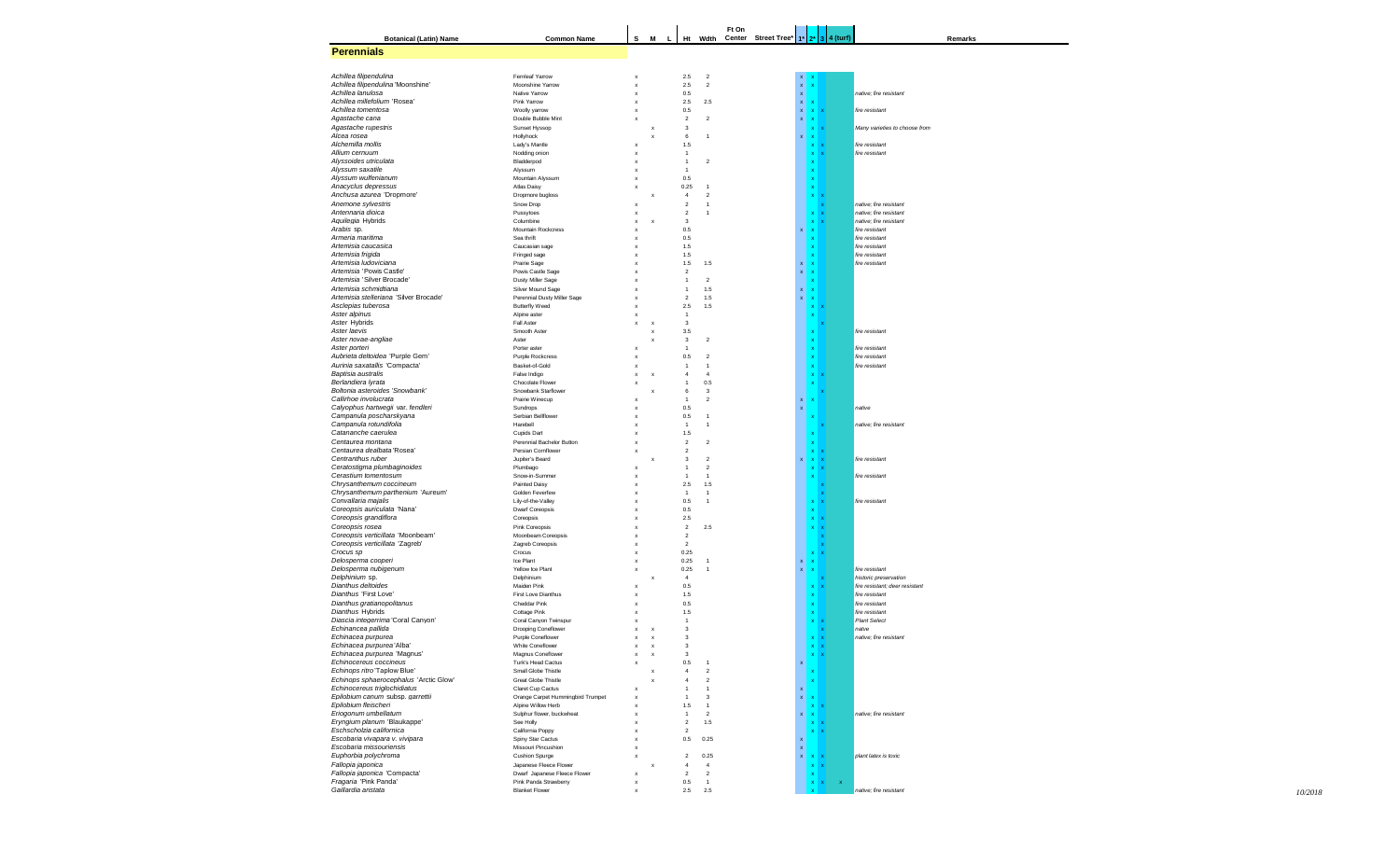| <b>Botanical (Latin) Name</b>              | <b>Common Name</b>             | s                         |                           | M <sub>L</sub>            |                |                         | Ft On | Ht Wdth Center Street Tree* |                    |                           |                           | $1*$ 2* 3 4 (turf) | Remarks                                   |
|--------------------------------------------|--------------------------------|---------------------------|---------------------------|---------------------------|----------------|-------------------------|-------|-----------------------------|--------------------|---------------------------|---------------------------|--------------------|-------------------------------------------|
| Gaillardia aristata 'Goblin'               | Goblin Dwarf Blanket Flower    | $\boldsymbol{\mathsf{x}}$ |                           |                           |                |                         |       |                             |                    |                           |                           |                    | native                                    |
| Galium odoratum                            | Sweet Woodruff                 | $\mathsf x$               |                           |                           | $\mathbf{1}$   |                         |       |                             |                    |                           |                           |                    |                                           |
| Gaura lindheimeri                          | <b>Whirling Butterflies</b>    | $\boldsymbol{\mathsf{x}}$ |                           |                           | $\overline{4}$ |                         |       |                             |                    | $\mathbf x$               | $\boldsymbol{\mathsf{x}}$ |                    |                                           |
| Gazania linearis 'Colorado Gold'           | Hardy Colorado Gold Gazania    | $\boldsymbol{\mathsf{x}}$ |                           |                           | $0.5\,$        |                         |       |                             |                    | $\mathbf x$               | $\boldsymbol{\mathsf{x}}$ |                    |                                           |
| Gentiana septemfida                        | Fall Gentian                   | $\boldsymbol{\mathsf{x}}$ |                           |                           | $0.5\,$        | 0.5                     |       |                             |                    |                           |                           |                    |                                           |
| Geranium cantabrigiense 'Biokovo'          | <b>Biokovo Cranesbill</b>      | $\boldsymbol{\mathsf{x}}$ |                           |                           | $0.5\,$        |                         |       |                             |                    | $\mathbf x$               |                           |                    | deer and rabbit resistant; fire resistant |
| Geranium himalayenses 'Johnson's Blue'     | Johnson Blue Cranesbill        | $\boldsymbol{\mathsf{x}}$ |                           |                           | $\overline{2}$ | $\overline{2}$          |       |                             |                    | $\mathbf{x}$              |                           |                    | fire resistant                            |
| Geranium macrorrrhizum                     | <b>Bigroot Cranesbill</b>      | $\boldsymbol{\mathsf{x}}$ |                           |                           | $\mathbf{1}$   | $\overline{2}$          |       |                             |                    | $\mathbf x$               |                           |                    | fire resistant                            |
| Geranium sanguineum                        | Cranesbill                     | $\boldsymbol{\mathsf{x}}$ |                           |                           | $\overline{2}$ | $\overline{2}$          |       |                             |                    | $\mathbf x$               |                           |                    | fire resistant                            |
| Geranium viscosissimum                     | Sticky Geranium                | $\mathbf{x}$              |                           |                           | $\mathcal{P}$  | 1.5                     |       |                             |                    |                           |                           |                    | native; fire resistant                    |
| Geum triflorum                             | Prairie Smoke                  | $\mathbf{x}$              |                           |                           | $1.5\,$        |                         |       |                             |                    |                           |                           |                    | native; fire resistant                    |
| Gutierrezia sarothrae                      | Broomweed                      | $\mathbf{x}$              |                           |                           | $1.5\,$        | 1.5                     |       |                             | x                  |                           |                           |                    | native                                    |
| Gypsophila paniculata 'Compacta Plena'     | Baby's Breath                  | $\boldsymbol{\mathsf{x}}$ |                           |                           | $1.5\,$        |                         |       |                             |                    |                           |                           |                    |                                           |
| Gypsophila repens                          | Creeping Baby's Breath         | $\boldsymbol{\mathsf{x}}$ |                           |                           | 0.5            |                         |       |                             |                    |                           |                           |                    |                                           |
| Helenium hoopesii                          | Orange Sneezeweed              |                           | x                         |                           | $\overline{4}$ |                         |       |                             |                    |                           |                           |                    | native                                    |
| Helenium x 'Bruno'                         | Sneezeweed                     |                           | x                         |                           | $\overline{4}$ | 1.5                     |       |                             |                    |                           |                           |                    |                                           |
| Helianthemum nummularium                   | Sunrose or Rock Rose           | $\boldsymbol{\mathsf{x}}$ |                           |                           | $\overline{1}$ |                         |       |                             |                    |                           |                           |                    | fire resistant                            |
| Helianthus maximilliana 'Santa Fe'         | Santa Fe Sunflower             |                           |                           | $\boldsymbol{\mathsf{x}}$ | 10             |                         |       |                             |                    |                           |                           |                    |                                           |
| Heliopsis helianthoides 'Summer Sun'       | False Sunflower                |                           | $\mathbf x$               |                           | $\overline{4}$ | 3                       |       |                             |                    |                           |                           |                    |                                           |
| Hemerocallis hybrids                       | Daylily                        | $\mathbf{x}$              | $\boldsymbol{\mathsf{x}}$ |                           | 3.5            | 3.5                     |       |                             | $\mathbf{x}$       |                           |                           |                    | height varies with variety                |
| Hemerocallis 'Stella de Oro'               | Stella D'Oro Davlilv           | $\boldsymbol{\mathsf{x}}$ |                           |                           | $\overline{1}$ |                         |       |                             | $\mathbf x$        |                           |                           |                    |                                           |
| Heuchera sanguinea                         | Coral Bells                    | $\boldsymbol{\mathsf{x}}$ |                           |                           | 3              | 1.5                     |       |                             |                    |                           |                           |                    | fire resistant                            |
| Hosta fortunei                             | Hosta                          | х                         |                           |                           | $1.5$          | 1.5                     |       |                             |                    |                           |                           |                    | part to full shade                        |
| Iberis sempervirens                        | Candytuft                      | $\boldsymbol{\mathsf{x}}$ |                           |                           | $\overline{1}$ |                         |       |                             |                    |                           |                           |                    |                                           |
| Ipomopsis aggregata                        | Scarlet Gilia                  |                           |                           |                           |                |                         |       |                             |                    |                           |                           |                    | native, wildflower                        |
| Iris germanica                             | <b>Bearded Iris</b>            | $\boldsymbol{\mathsf{x}}$ | $\boldsymbol{\mathsf{x}}$ |                           | 3              | $\overline{\mathbf{c}}$ |       |                             | x                  | $\mathbf{x}$              |                           |                    | fire resistant                            |
| Iris missouriensis                         | Missouri iris                  |                           |                           |                           | $\mathbf{1}$   | 0.5                     |       |                             |                    |                           |                           |                    | fire resistant                            |
| Knautia macedonia                          | Knautia                        |                           | x                         |                           | 3              |                         |       |                             |                    |                           |                           |                    |                                           |
| Kniphofia uvaria                           | Red Hot Poker                  | $\boldsymbol{\mathsf{x}}$ | ×                         |                           | 3              |                         |       |                             |                    |                           |                           |                    |                                           |
| Lamium maculatum 'Beacon Silver'           | Beacon Silver Lamium           | $\boldsymbol{\mathsf{x}}$ |                           |                           | $0.5\,$        |                         |       |                             |                    |                           |                           |                    | fire resistant                            |
| Lamium maculatum 'White Nancy'             | White Nancy Lamium             | $\boldsymbol{\mathsf{x}}$ |                           |                           | $0.5\,$        |                         |       |                             |                    |                           |                           |                    | fire resistant                            |
| Lavandula angustifolia 'Munstead'          | English Lavender               | $\boldsymbol{\mathsf{x}}$ |                           |                           | 1.5            |                         |       |                             |                    |                           |                           |                    | fire resistant                            |
| Leucanthemum compact 'Snow Lady'           | Dwarf Shasta Daisy             | $\boldsymbol{\mathsf{x}}$ |                           |                           | $\overline{1}$ |                         |       |                             |                    |                           |                           |                    |                                           |
| Leucanthemum x superbum 'Alaska'           | Shasta Daisy                   | $\boldsymbol{\mathsf{x}}$ |                           |                           | 2.5            |                         |       |                             |                    |                           |                           |                    |                                           |
|                                            |                                |                           |                           |                           |                |                         |       |                             |                    |                           |                           |                    |                                           |
| Liatris punctata                           | Dotted Gayfeather              | $\mathbf{x}$              |                           |                           | 0.5            | 0.5                     |       |                             | x                  |                           |                           |                    | native: fire resistant                    |
| Liatris spicata                            | Gayfeather                     |                           | x                         |                           | 3              | $\overline{1}$          |       |                             |                    |                           |                           |                    | fire resistant                            |
| Limonium gmelini                           | Siberian Staice                | $\mathbf{x}$              |                           |                           | $\overline{2}$ |                         |       |                             |                    |                           |                           |                    |                                           |
| Limonium latifolium                        | Sea Lavender                   | $\boldsymbol{\mathsf{x}}$ |                           |                           | $\overline{2}$ | $\overline{2}$          |       |                             |                    |                           |                           |                    |                                           |
| Linum lewisii                              | Wild Blue Flax                 | $\boldsymbol{\mathsf{x}}$ |                           |                           | $\mathbf{1}$   |                         |       |                             |                    |                           |                           |                    | native; fire resistant                    |
| Linum perenne                              | <b>Blue Flax</b>               | $\boldsymbol{\mathsf{x}}$ |                           |                           | $\overline{2}$ | 1.5                     |       |                             |                    |                           |                           |                    | fire resistant                            |
| Lupinus argenteus                          | Silvery Lupine                 | $\boldsymbol{\mathsf{x}}$ |                           |                           | $\overline{2}$ | $\overline{2}$          |       |                             |                    | $\mathbf x$               |                           |                    | fire resistant                            |
| Lupinus perennis                           | Wild Lupine                    |                           |                           |                           | $\overline{2}$ |                         |       |                             |                    |                           |                           |                    | native                                    |
| Lupinus 'Russell Hybrid'                   | Russel Hybrid Lupine           |                           | $\boldsymbol{\mathsf{x}}$ |                           | $\overline{4}$ | 3                       |       |                             |                    |                           |                           |                    |                                           |
| Lychnis coronaria                          | Rose Campion                   |                           | x                         |                           | 3              | 1.5                     |       |                             |                    |                           |                           |                    |                                           |
| Lysimachia nummularia                      | Moneywort                      | $\boldsymbol{\mathsf{x}}$ |                           |                           | 0.5            | 1.5                     |       |                             |                    |                           |                           |                    |                                           |
| Malva alcea 'Fastigiata'                   | <b>Hollyhock Mallow</b>        |                           | $\boldsymbol{\mathsf{x}}$ |                           | $\overline{4}$ | 1.5                     |       |                             |                    |                           |                           |                    |                                           |
| Marrubium rotundifolium                    | Silver Edged Horehound         | $\boldsymbol{\mathsf{x}}$ |                           |                           | $\mathbf{1}$   | 1.5                     |       |                             | x                  |                           |                           |                    |                                           |
| Mirabilis multiflora                       | Desert four-o'-clock           | $\mathsf x$               | $\boldsymbol{\mathsf{x}}$ |                           | $\overline{4}$ |                         |       |                             | $\mathbf{x}$       |                           |                           |                    |                                           |
| Melampodium leucanthum                     | <b>Blackfoot Daisy</b>         | $\mathsf x$               |                           |                           | $1.5\,$        | $\overline{1}$          |       |                             | $\mathbf x$        | $\boldsymbol{\mathsf{x}}$ |                           |                    | wildflower                                |
| Monarda fistulosa                          | Bee Balm                       |                           | $\boldsymbol{\mathsf{x}}$ |                           | 3              | 1.5                     |       |                             |                    | $\mathbf x$               |                           |                    | native; fire resistant                    |
| Muscari armeniacum 'Early Giant'           | Grape Hyacinth                 | $\boldsymbol{\mathsf{x}}$ |                           |                           | 0.5            | 0.5                     |       |                             |                    | $\mathbf x$               |                           |                    |                                           |
| Narcissus sp.                              | Daffodil                       | $\boldsymbol{\mathsf{x}}$ |                           |                           | $\mathbf{1}$   | $\overline{1}$          |       |                             |                    |                           |                           |                    |                                           |
| Nepeta x faassenii 'Walker's Low'          | Catmint                        | $\boldsymbol{\mathsf{x}}$ |                           |                           | $1.5$          | 2.5                     |       |                             | $\mathbf{x}$       | $\boldsymbol{\mathsf{x}}$ |                           |                    |                                           |
| Oenothera berlandiera 'Siskiyou'           | Mexican Evening Primrose       | $\boldsymbol{\mathsf{x}}$ |                           |                           | $0.5\,$        |                         |       |                             |                    | $\boldsymbol{\mathsf{x}}$ |                           |                    |                                           |
| Oenothera caespitosa                       | White Evening Primrose         | $\boldsymbol{\mathsf{x}}$ |                           |                           | $0.5\,$        | $1.5$                   |       |                             |                    | $\mathbf x$               |                           |                    | native; fire resistant                    |
| Oenothera macrocarpa                       | Ozark Sundrops                 | $\boldsymbol{\mathsf{x}}$ |                           |                           | $\mathbf{1}$   | $\overline{2}$          |       |                             | $\mathbf{x}$       | $\mathbf{x}$              |                           |                    | native                                    |
| Opuntia spp.                               | Cactus                         | $\boldsymbol{\mathsf{x}}$ |                           |                           |                |                         |       |                             | $\bar{\mathbf{x}}$ |                           |                           |                    | height and hardiness varies               |
| Origanum laevigatum 'Rosenkuppel'          | Ornamental Oregano             | $\boldsymbol{\mathsf{x}}$ |                           |                           | -1             | $\overline{2}$          |       |                             | x                  | $\mathbf{x}$              |                           |                    |                                           |
| Osteospermum barberiae var. compactum      | Purple Mountain Sun Daisy      | $\boldsymbol{\mathsf{x}}$ |                           |                           | $\mathbf{1}$   | $\overline{1}$          |       |                             |                    | $\mathbf x$               |                           |                    |                                           |
| Osteospermum 'Lavender Mist'               | Lavender Mist Sun Daisy        | $\boldsymbol{\mathsf{x}}$ |                           |                           | $\mathbf{1}$   | $\overline{1}$          |       |                             |                    | $\mathbf x$               |                           |                    |                                           |
| Papaver orientale                          | Oriental Poppy                 |                           | x                         |                           | 3              | $\overline{2}$          |       |                             |                    |                           |                           |                    | fire resistant                            |
| Pediocactus simpsonii var. minor           | Plains Cactus                  | $\boldsymbol{\mathsf{x}}$ |                           |                           | $0.5\,$        |                         |       |                             | x                  |                           |                           |                    | native to Rocky Mtn National Park         |
| Penstemon barbatus                         | Scarlet Bugler Penstemon       |                           | $\boldsymbol{\mathsf{x}}$ |                           | 3              |                         |       |                             |                    |                           |                           |                    | native                                    |
| Penstemon caespitosus                      | Mat penstemon                  |                           |                           |                           | 0.5            |                         |       |                             |                    | $\mathbf x$               |                           |                    | native; fire resistant                    |
| Penstemon caespitosus 'Claude Barr'        | Claude Barr Penstemon          |                           |                           |                           | 0.5            | 3                       |       |                             | x                  | $\boldsymbol{\mathsf{x}}$ |                           |                    | native; fire resistant                    |
| Penstemon digitalis 'Husker Red'           | Red Leafed Penstemon           |                           | x                         |                           | 2.5            | $\overline{2}$          |       |                             |                    | $\mathbf x$               |                           |                    |                                           |
| Penstemon eatonii                          |                                |                           |                           |                           |                |                         |       |                             |                    |                           |                           |                    |                                           |
|                                            | Firecracker Penstemon          | $\boldsymbol{\mathsf{x}}$ | $\boldsymbol{\mathsf{x}}$ |                           | $2.5\,$        |                         |       |                             |                    |                           |                           |                    | native                                    |
| Penstemon grandiflorus 'Prairie Jewel'     | Prairie Jewel Penstemon        |                           | x                         |                           | 3              |                         |       |                             |                    |                           |                           |                    |                                           |
| Penstemon x mexicali 'Pikes Peak Purple'   | Pikes Peak Purple Penstemon    | $\boldsymbol{\mathsf{x}}$ |                           |                           | $1.5\,$        | $\overline{1}$          |       |                             |                    |                           |                           |                    | <b>Plant Select</b>                       |
| Penstemon x mexicali 'Red Rocks'           | Red Rocks Penstemon            | $\mathbf{x}$              |                           |                           | 1.5            | $\overline{1}$          |       |                             |                    |                           |                           |                    | <b>Plant Select</b>                       |
| Penstemon pinifolius                       | Pine-Leaf Penstemon            | $\mathbf{x}$              |                           |                           | -1             |                         |       |                             |                    |                           |                           |                    |                                           |
| Penstemon pinifolius 'Mersea Yellow'       | Mersea Yellow Penstemon        | $\boldsymbol{\mathsf{x}}$ |                           |                           | $\mathbf{1}$   |                         |       |                             |                    | $\mathbf x$               |                           |                    |                                           |
| Penstemon strictus                         | Rocky Mountain Penstemon       | $\mathsf x$               |                           |                           | 4              | 3                       |       |                             |                    | $\mathbf x$               |                           |                    | native                                    |
| Penstemon teucrioides                      | Germander penstemon            | $\mathbf{x}$              |                           |                           | 0.5            |                         |       |                             |                    | $\mathbf{x}$              |                           |                    | fire resistant                            |
| Penstemon virens                           | Blue mist penstemon            | $\mathbf{x}$              |                           |                           | 0.5            |                         |       |                             |                    |                           |                           |                    | fire resistant                            |
| Perovskia atriplicifolia                   | Russian Sage                   |                           | $\boldsymbol{\mathsf{x}}$ |                           | 5              | $\overline{4}$          |       |                             | x                  | $\boldsymbol{\mathsf{x}}$ |                           |                    |                                           |
| Perovskia atriplicifolia 'Little Spire'    | Dwarf Russian Sage             | $\mathsf x$               |                           |                           | $\overline{2}$ | $\overline{\mathbf{c}}$ |       |                             | x                  | $\mathbf{x}$              |                           |                    |                                           |
| Persicaria affinis                         | Himalayan Border Jewel         | $\boldsymbol{\mathsf{x}}$ |                           |                           | $\mathbf{1}$   | $\overline{2}$          |       |                             |                    | $x \, x$                  |                           |                    |                                           |
| Petalostemon purpureum                     | Prairie Clover                 | $\mathbf{x}$              | $\boldsymbol{\mathsf{x}}$ |                           | $\sqrt{3}$     |                         |       |                             | $\mathbf{x}$       | $\mathbf x$               |                           |                    | native                                    |
| Phlomis russeliana                         | Hardy Jerusalem Sage           | $\mathbf{x}$              |                           |                           | 0.25           |                         |       |                             |                    | x                         |                           |                    |                                           |
| Phlox subulata                             | Creeping Phlox                 | $\boldsymbol{\mathsf{x}}$ |                           |                           | 0.5            |                         |       |                             |                    | $\mathbf{x}$              |                           |                    | fire resistant                            |
| Physostegia virginiana                     | Obedient Plant                 | $\mathbf{x}$              |                           |                           |                |                         |       |                             |                    |                           |                           |                    |                                           |
| Platycodon grandiflorus 'Sentimental Blue' | Blue balloon flower            | $\mathbf{x}$              |                           |                           | $\overline{1}$ | 1.5                     |       |                             |                    |                           |                           |                    |                                           |
| Potentilla neumanniana                     | Creeping Potentilla            | $\boldsymbol{\mathsf{x}}$ |                           |                           | 0.5            | $\overline{2}$          |       |                             |                    |                           | $\mathbf{x}$              |                    |                                           |
|                                            |                                |                           |                           |                           |                |                         |       |                             |                    | x                         |                           |                    |                                           |
| Pulsatilla patens                          | Pasque flower                  | $\boldsymbol{\mathsf{x}}$ |                           |                           | $\overline{1}$ | 0.5                     |       |                             |                    | $\mathbf x$               | $\mathbf{x}$              |                    | fire resistant                            |
| Pulsatilla vulgaris                        | European Pasque Flower         | $\boldsymbol{\mathsf{x}}$ |                           |                           | $\overline{1}$ | $\overline{1}$          |       |                             |                    | $\mathbf{x}$              |                           |                    | fire resistant                            |
| Ratibida columnifera                       | Prairie Coneflower/Mexican Hat | $\mathbf{x}$              |                           |                           | $\overline{2}$ | $\overline{2}$          |       |                             | x                  | $\mathbf{x}$              |                           |                    | native; fire resistant                    |
| Ruschia hamata                             | Trailing Iceplant              | $\boldsymbol{\mathsf{x}}$ |                           |                           | 0.5            | 1.5                     |       |                             |                    |                           |                           |                    |                                           |
| Rudbeckia fulgida 'Goldsturm'              | Goldsturm Black-eyed Susan     | $\boldsymbol{\mathsf{x}}$ |                           |                           | $2.5\,$        | 2.5                     |       |                             |                    |                           |                           |                    |                                           |
| Rudbeckia subtomentosa                     | Sweet Black-eyed Susan         |                           | x                         |                           | $\overline{4}$ | $\overline{2}$          |       |                             |                    | $\mathbf x$               |                           |                    |                                           |
| Rudbeckia triloba                          | Three Leaved Coneflower        | $\boldsymbol{\mathsf{x}}$ |                           |                           | 3              | $1.5$                   |       |                             |                    | $x \, x$                  |                           |                    |                                           |
|                                            |                                |                           |                           |                           |                |                         |       |                             |                    |                           |                           |                    |                                           |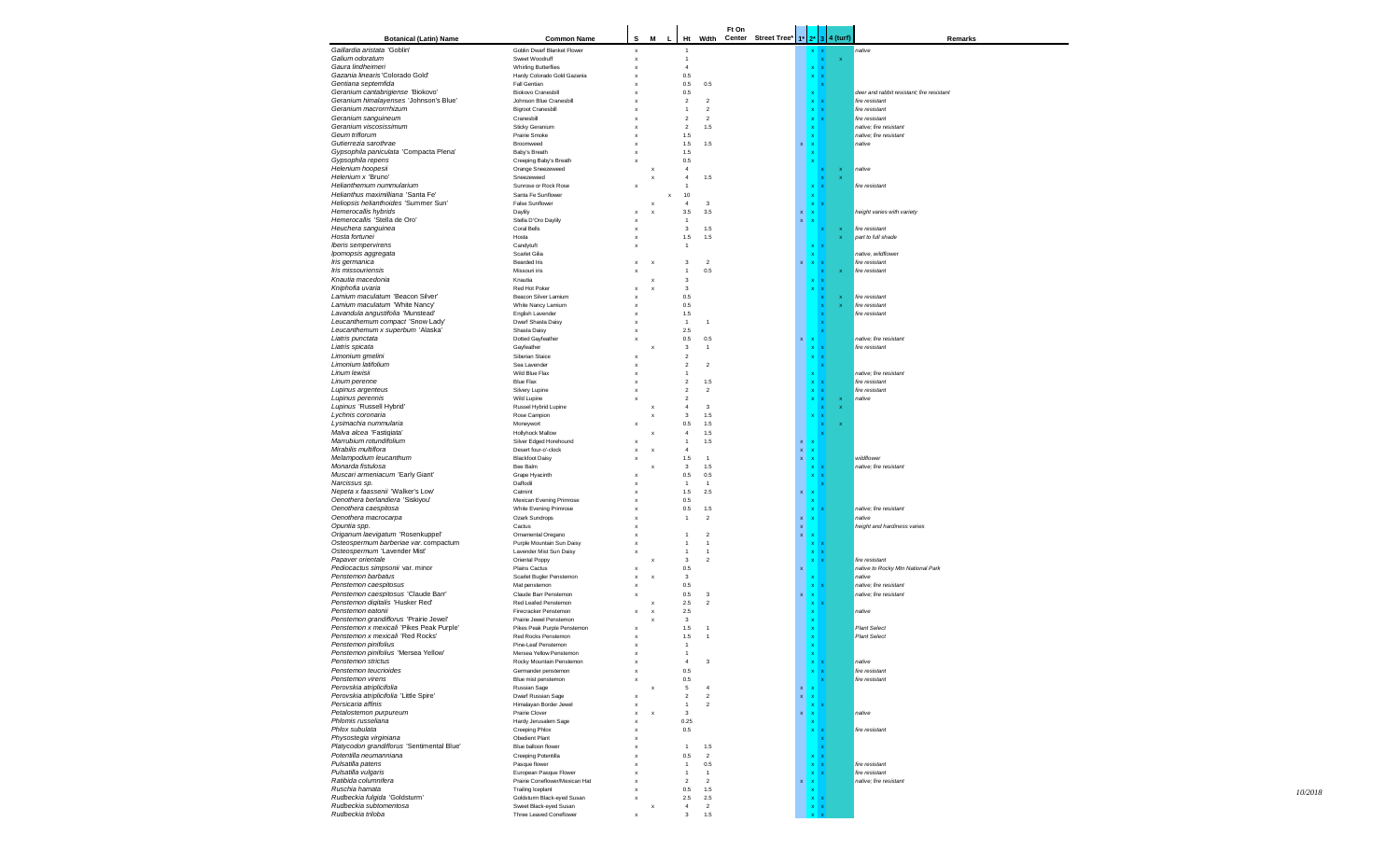| <b>Botanical (Latin) Name</b>               | <b>Common Name</b>                | s                         | M                         | L<br>Ht                         |      | Wdth                    | Ft On | Center Street Tree* |                    |                           |                                   | $1*$ 2* 3 4 (turf) | Remarks                                                                   |
|---------------------------------------------|-----------------------------------|---------------------------|---------------------------|---------------------------------|------|-------------------------|-------|---------------------|--------------------|---------------------------|-----------------------------------|--------------------|---------------------------------------------------------------------------|
| Salvia argentea                             | Silver Sage                       | $\boldsymbol{\mathsf{x}}$ |                           | $\overline{1}$                  |      | $\overline{2}$          |       |                     |                    |                           |                                   |                    |                                                                           |
| Salvia nemorosa 'East Friesland'            | East Friesland Sage               | $\boldsymbol{\mathsf{x}}$ |                           | $2.5\,$                         |      | $\sqrt{2}$              |       |                     |                    | $\boldsymbol{\mathsf{x}}$ |                                   |                    |                                                                           |
| Salvia nemorosa 'May Night'                 | Sage                              | $\mathbf{x}$              |                           | 1.5                             |      | 1.5                     |       |                     | $\mathbf{x}$       | $\mathbf{x}$              |                                   |                    |                                                                           |
| Salvia officinalis                          | Garden Sage                       |                           |                           | 3                               |      | $\overline{2}$          |       |                     | $\mathbf{x}$       | $\boldsymbol{\mathsf{x}}$ |                                   |                    | fire resistant                                                            |
| Salvia x superba 'May Night'                |                                   |                           | X                         |                                 |      |                         |       |                     |                    |                           |                                   |                    |                                                                           |
|                                             | May Night Sage                    | $\boldsymbol{\mathsf{x}}$ |                           | $\sqrt{2}$                      |      | 1.5                     |       |                     |                    |                           |                                   |                    |                                                                           |
| Salvia sylvestris x 'Mainacht'              | May Night Salvia                  | x                         |                           |                                 |      |                         |       |                     | $\mathbf x$        | $\boldsymbol{\mathsf{x}}$ |                                   |                    |                                                                           |
| Salvia verticillata 'Purple Rain'           | Purple Rain Sage                  | x                         |                           | 2.5                             |      |                         |       |                     |                    |                           |                                   |                    |                                                                           |
| Santolina chamaecyparissus                  | Lavender Cotton                   | x                         |                           | $1.5$                           |      | 1.5                     |       |                     |                    | $\mathbf x$               |                                   |                    |                                                                           |
| Saponaria ocymoides                         | Soapwort                          | x                         |                           | 0.5                             |      |                         |       |                     |                    | $\mathbf{x}$              |                                   |                    |                                                                           |
| Saxifraga opp 'Purple Robe'                 | Pumle Robe Saxifrage              | $\mathbf x$               |                           | 0.5                             |      | $\overline{1}$          |       |                     |                    |                           |                                   |                    |                                                                           |
| Scabiosa caucasica                          | <b>Pinchusion Flower</b>          | x                         |                           | $\overline{1}$                  |      |                         |       |                     |                    |                           |                                   | x                  |                                                                           |
| Scilla sibirica                             | Siberian Squill                   |                           |                           | 0.25                            |      |                         |       |                     |                    | $\mathbf x$               |                                   |                    |                                                                           |
| Scutellaria resinosa                        | Prairie Skullcap                  |                           |                           | $\overline{1}$                  |      | $\overline{1}$          |       |                     |                    | $\mathbf{x}$              |                                   |                    |                                                                           |
| Sedum kamtschaticum                         | Yellow - Flowering Sedum          |                           |                           | 0.5                             |      | $\overline{1}$          |       |                     |                    |                           |                                   |                    |                                                                           |
| Sedum                                       | Sedum                             |                           |                           | $\overline{1}$                  |      | $\overline{1}$          |       |                     | $\bar{\mathbf{x}}$ |                           |                                   |                    | fire resistant                                                            |
| Sedum pinifolium 'Blue Spruce'              |                                   |                           |                           | $\overline{1}$                  |      | $\mathcal{P}$           |       |                     |                    |                           |                                   |                    | fire resistant                                                            |
|                                             | <b>Blue Spruce Sedum</b>          |                           |                           |                                 |      |                         |       |                     | $\bar{\mathbf{x}}$ |                           |                                   |                    |                                                                           |
| Sedum spectabile 'Autumn Joy'               | Autumn Joy Sedum                  |                           |                           | $\mathfrak{p}$                  |      | $\overline{1}$          |       |                     | $\bar{\mathbf{x}}$ |                           |                                   |                    | fire resistant                                                            |
| Sedum spurium 'Red Carpet'                  | Dragon's Blood Sedum              | $\mathbf x$               |                           | 0.5                             |      | $\overline{1}$          |       |                     | $\bar{\mathbf{x}}$ |                           |                                   |                    | fire resistant                                                            |
| Sempervivum hybrids                         | Hens and Chicks                   | $\mathbf{x}$              |                           | 0.5                             |      | $\overline{1}$          |       |                     | $\bar{\mathbf{x}}$ |                           |                                   |                    | fire resistant                                                            |
| Sidalcea malviflora                         | Hollyhock                         |                           | $\mathbf x$               | $\overline{4}$                  |      | $\overline{2}$          |       |                     |                    |                           |                                   |                    |                                                                           |
| Solidago rugosa 'Fireworks'                 | Rough Goldenrod                   |                           | $\boldsymbol{\mathsf{x}}$ | $\sqrt{2}$                      |      | 2.5                     |       |                     |                    |                           | $\mathbf{x}$                      | $\mathbf{x}$       | native;fire resistant                                                     |
| Solidago sphacelata 'Golden Fleece'         | Dwarf Goldenrod                   | x                         |                           | $1.5\,$                         |      | 1.5                     |       |                     |                    |                           |                                   |                    | native                                                                    |
| Stachyz byzantina                           | Lamb's Ears                       | x                         |                           | $\overline{1}$                  |      | 1.5                     |       |                     |                    | x                         |                                   |                    |                                                                           |
| Stanleya pinnata                            | Prince's Plume                    |                           |                           | 5                               |      | 3                       |       |                     | $\mathbf x$        |                           |                                   |                    | native                                                                    |
| Symphyotrichum novae-angliae                | New England Aster                 | $\mathbf{x}$              |                           | $\mathbf 3$                     |      | $\overline{2}$          |       |                     |                    |                           |                                   |                    |                                                                           |
|                                             |                                   |                           |                           |                                 |      |                         |       |                     |                    |                           |                                   |                    |                                                                           |
| Tanacetum densum                            | Partridge Feather                 | $\mathbf x$               |                           | 0.5                             |      | $\overline{1}$          |       |                     |                    |                           |                                   |                    |                                                                           |
| Tanacetum niveum                            | Showy Tansy                       | x                         |                           | 2.5                             |      |                         |       |                     |                    | $\mathbf x$               |                                   |                    |                                                                           |
| Teucrium chamaedrys                         | Germander                         | x                         |                           | $\overline{1}$                  |      |                         |       |                     |                    | $\mathbf x$               |                                   |                    |                                                                           |
| Thymus citriodorus                          | Lemon Thyme                       | x                         |                           | 0.25                            |      |                         |       |                     |                    |                           | $\mathbf{x} \parallel \mathbf{x}$ |                    | fire resistant                                                            |
| Thymus praecox 'Pseudolanuginosus'          | Woolly Thyme                      | x                         |                           | 0.25                            |      |                         |       |                     |                    | $\mathbf{x}$              |                                   |                    | fire resistant                                                            |
| Thymus serpyllium 'Pink Chintz'             | Pink Chintz Creeping Thyme        | x                         |                           | 0.25                            |      |                         |       |                     |                    | $\mathbf x$               |                                   |                    | fire resistant                                                            |
| Tulipa spp                                  | Tulip                             | x                         |                           |                                 |      |                         |       |                     |                    |                           | $x \times$                        |                    |                                                                           |
| Verbascum 'Jackie'                          | Jackie Mullien                    |                           | x                         | $\overline{2}$                  |      | $\overline{1}$          |       |                     |                    | $\mathbf{x}$              |                                   |                    |                                                                           |
| Veronica austriaca 'Crater Lake'            | Crater Lake Veronica              | x                         |                           | 1.5                             |      | 0.75                    |       |                     |                    | $\mathbf{x}$              |                                   |                    |                                                                           |
|                                             |                                   |                           |                           |                                 |      |                         |       |                     |                    |                           |                                   |                    |                                                                           |
| Veronica liwanensis                         | Turkish Veronica                  | $\boldsymbol{\mathsf{x}}$ |                           |                                 | 0.25 | 1.5                     |       |                     |                    |                           |                                   |                    |                                                                           |
| Veronica pectinata                          | Woolly Veronica                   | x                         |                           | 0.25                            |      | 0.5                     |       |                     |                    |                           |                                   |                    | fire resistant                                                            |
| Veronica prostrata                          | Prostrate Veronica                |                           |                           | 0.25                            |      | $\overline{1}$          |       |                     |                    |                           |                                   |                    |                                                                           |
| Veronica spicata 'Royal Candles'            | Royal Candles Spiked Speedwell    |                           |                           | 0.75                            |      | 0.5                     |       |                     |                    |                           |                                   |                    | Needs consistent regular moisture                                         |
| Veronica spicata 'Goodness Grows'           | Goodness Grows Spiked Speedwell   | x                         |                           | $\overline{1}$                  |      | $\overline{1}$          |       |                     |                    |                           |                                   |                    |                                                                           |
| Veronica spicata 'Icicle'                   | Spiked White Speedwell            | $\mathbf x$               |                           | 1.5                             |      | $\overline{1}$          |       |                     |                    |                           |                                   |                    |                                                                           |
| Veronica spicata 'Red Fox'                  | Red Fox Spiked Speedwell          | x                         |                           | $\overline{1}$                  |      | $\overline{1}$          |       |                     |                    |                           |                                   |                    |                                                                           |
| Veronica 'Sunny Border Blue'                | Sunny Border Blue Veronica        | x                         |                           | 1.5                             |      | $\overline{1}$          |       |                     |                    |                           |                                   |                    |                                                                           |
| Vinca minor 'Bowles'                        | Periwinkle                        | x                         |                           | 0.5                             |      | $\overline{1}$          |       |                     |                    |                           | $\boldsymbol{\mathsf{x}}$         | $\mathbf{x}$       | tolerates semi-shade; fire resistant                                      |
| Viola corsica                               | Corsican Violet                   | x                         |                           | 0.5                             |      | 0.75                    |       |                     |                    |                           | $\boldsymbol{\mathsf{x}}$         |                    |                                                                           |
| Waldsteinia ternata                         | Barren Strawberry                 | x                         |                           | 0.5                             |      | $\overline{1}$          |       |                     |                    |                           |                                   |                    | tolerates semi or full shade: fire resistant                              |
| Zauschneria garrettii 'Orange Carpet'       | Orange Carpet California Fuchsia  | $\mathbf x$               |                           | $\overline{1}$                  |      | $\mathbf{3}$            |       |                     | $\mathbf{x}$       |                           |                                   |                    |                                                                           |
| Zinnia grandifolia                          | Rocky Mountain Zinnia             | x                         |                           | 0.25                            |      | $\overline{1}$          |       |                     |                    |                           |                                   |                    | native                                                                    |
|                                             |                                   |                           |                           |                                 |      |                         |       |                     |                    |                           |                                   |                    |                                                                           |
| <b>Vines</b>                                |                                   |                           |                           |                                 |      |                         |       |                     |                    |                           |                                   |                    |                                                                           |
| Campsis radicans                            | Trumpet Vine                      |                           |                           | 30                              |      | 30                      |       |                     |                    |                           |                                   |                    |                                                                           |
|                                             |                                   |                           |                           | $\boldsymbol{\mathsf{x}}$<br>5  |      |                         |       |                     | $\mathbf{x}$       |                           |                                   |                    |                                                                           |
| Lathyrus latifolia                          | Sweet Pea                         |                           |                           |                                 |      | $\mathbf{1}$            |       |                     | $\bar{\mathbf{x}}$ |                           |                                   |                    | historic gardens                                                          |
| Lonicera heckrottii                         | Goldflame Honeysuckle             |                           | x                         | $\boldsymbol{\mathsf{x}}$       |      |                         |       |                     |                    |                           |                                   |                    |                                                                           |
| Lonicera japonica 'Halliana'                | Hall's Honeysuckle                |                           | $\mathsf x$               | 30<br>$\,$ $\,$                 |      | 6                       |       |                     |                    |                           |                                   |                    | Rampant when well-watered                                                 |
| Parthenocissus tricuspidata                 | Boston Ivy                        |                           | $\mathsf x$               | 40<br>$\boldsymbol{\mathsf{x}}$ |      |                         |       |                     |                    |                           |                                   |                    |                                                                           |
| Parthenocissus quinquefolia 'Englemann'     | Virginia Creeper                  |                           | $\boldsymbol{\mathsf{x}}$ | $\boldsymbol{\mathsf{x}}$       |      |                         |       |                     | $\mathbf x$        |                           |                                   |                    |                                                                           |
| Polygonum aubertii                          | Silver Lace Vine                  |                           | $\boldsymbol{\mathsf{x}}$ | 40<br>$\boldsymbol{\mathsf{x}}$ |      | 40                      |       |                     |                    |                           |                                   |                    |                                                                           |
|                                             |                                   |                           |                           |                                 |      |                         |       |                     |                    |                           |                                   |                    |                                                                           |
| <b>Grasses</b>                              |                                   |                           |                           |                                 |      |                         |       |                     |                    |                           |                                   |                    |                                                                           |
| Andropogon gerardii                         | <b>Big Bluestem Grass</b>         |                           |                           | 6<br>$\boldsymbol{\mathsf{x}}$  |      | $\overline{\mathbf{3}}$ |       |                     |                    |                           |                                   |                    | ornamental; prairies or naturalized areas; native                         |
| Agropyron cristatum                         | Crested Wheatgrass                |                           |                           | $\mathbf 3$                     |      | $\overline{2}$          |       |                     |                    |                           |                                   |                    | turf use; range grass; erosion control                                    |
| Agropyron cristatum 'Ephrium'               | <b>Ephraim Crested Wheatgrass</b> | x                         |                           | $\overline{2}$                  |      | $\overline{1}$          |       |                     |                    | $\mathbf x$               |                                   |                    | turf use; erosion control                                                 |
| Agropyron smithii                           | Western Wheatgrass                | $\mathbf{x}$              |                           | $\mathfrak{p}$                  |      |                         |       |                     |                    | $\mathbf x$               |                                   |                    | native, turf use                                                          |
| Bouteloua curtipendula                      | Sideoats Grass                    | $\mathbf x$               |                           | $\mathfrak{p}$                  |      | $\overline{1}$          |       |                     |                    |                           |                                   |                    | native; turf use; prairies;native gardens                                 |
| Bouteloua gracilis                          | <b>Blue Grama</b>                 | ×                         |                           | $\overline{1}$                  |      |                         |       |                     | $\mathbf{x}$       |                           |                                   |                    | native; turf use; prairies;native gardens                                 |
| <b>Buchloe dactyloides</b>                  | <b>Buffalo Grass</b>              |                           |                           | $\overline{1}$                  |      |                         |       |                     | $\mathbf{x}$       |                           |                                   |                    | native; turf use; prairies;native gardens                                 |
|                                             |                                   | x                         |                           |                                 |      |                         |       |                     |                    | x                         |                                   |                    |                                                                           |
| Calamagrostis x acutifolius 'Karl Foerster' | Karl Foerster Feather Reed Grass  |                           | $\mathbf x$               | 5                               |      | $\overline{2}$          |       |                     |                    | $\mathbf x$               |                                   |                    | ornamental                                                                |
| Deschampsia caepitosa                       | <b>Tufted Hairgrass</b>           | $\boldsymbol{\mathsf{x}}$ | $\mathbf{x}$              |                                 |      |                         |       |                     |                    | $\mathbf{x}$              | $\mathbf x$                       |                    | ornamental                                                                |
| Elymus canadensis                           | Canada Wildrye                    |                           | x                         | 5                               |      | 3                       |       |                     |                    | $\mathbf{x}$              | $\mathbf x$                       |                    | ornamental; attracts birds, dried flower, erosion control, native gardens |
| Elymus lanceolatus                          | Northern Wheatgrass               | $\boldsymbol{\mathsf{x}}$ | $\boldsymbol{\mathsf{x}}$ | $\overline{4}$                  |      |                         |       |                     | $\mathbf{x}$       | $\overline{\mathbf{x}}$   |                                   |                    | native, reclamation                                                       |
| Elymus trachycaulus ssp. trachycaulus       | Slender Wheatgrass                | x                         | $\boldsymbol{\mathsf{x}}$ | $\mathbf{1}$                    |      |                         |       |                     |                    |                           |                                   |                    | native, reclamation                                                       |
| Elytrigia intermedia                        | <b>Pubescent Wheatgrass</b>       | x                         |                           | $\overline{4}$                  |      |                         |       |                     |                    |                           |                                   |                    | soil stabilization in non irrigated areas                                 |
| Eragrostis trichodes                        | Sand Love Grass                   |                           | x                         | 5                               |      | 3                       |       |                     |                    |                           |                                   |                    | ornamental grass                                                          |
|                                             |                                   |                           |                           |                                 |      |                         |       |                     |                    |                           |                                   |                    |                                                                           |

 $\overline{\phantom{0}}$